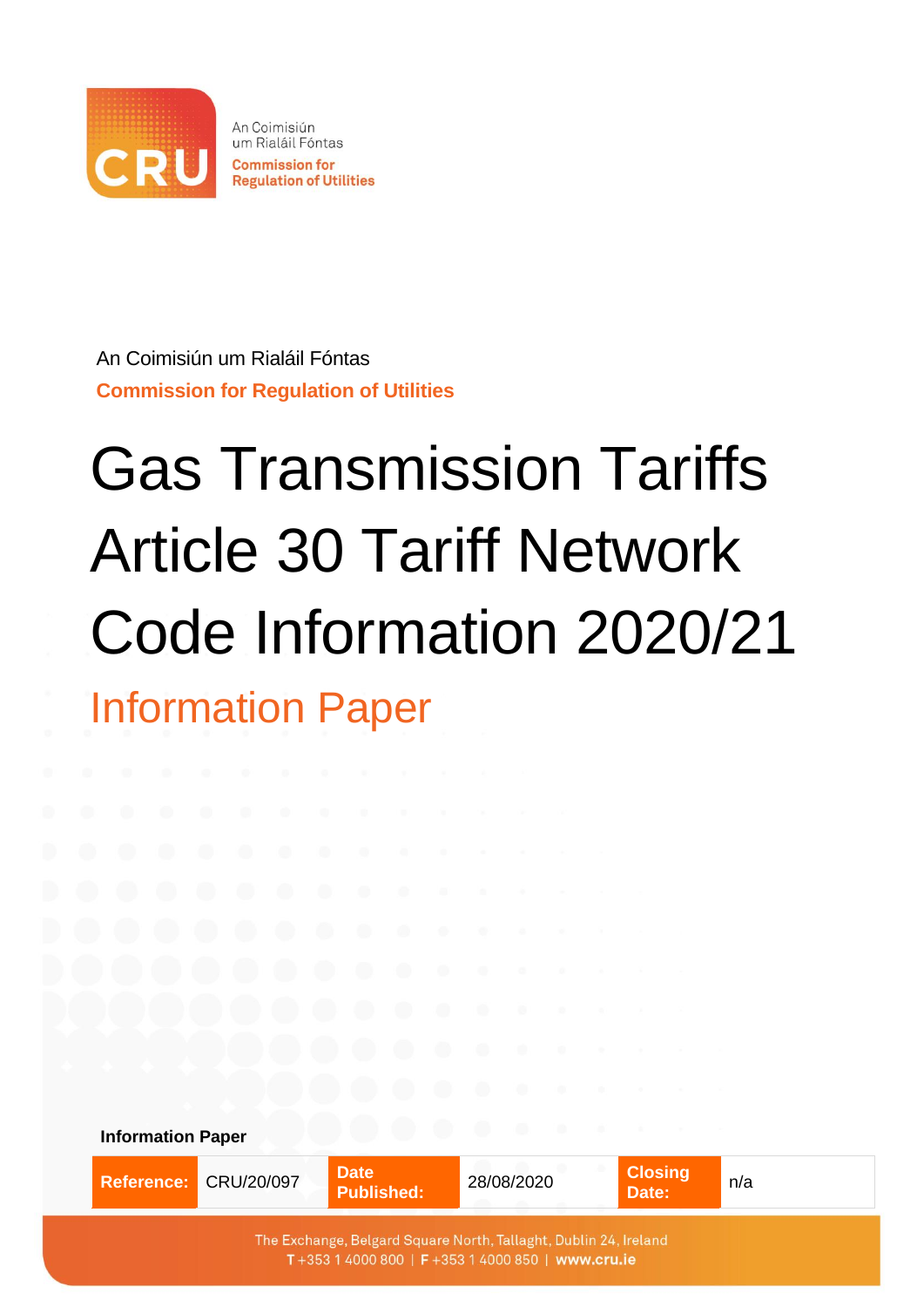## <span id="page-1-0"></span>**Executive Summary**

In June 2020, the Commission for Regulation of Utilities (CRU) reviewed and published a decision on transmission tariffs for the gas year 2020/21. The gas year 2020/21 runs from 01 October 2020 to 30 September 2021. The Commission's decision was published on 05 June (see [CRU/20/059\)](https://www.gasnetworks.ie/corporate/gas-regulation/tariffs/transmission-tariffs/200525-Gas-transmission-tariffs-2021-decision-paper.pdf) and will see gas transmission tariffs increase on 01 October 2020. The decision was published one month in advance of gas capacity auctions which were held in July 2019. Its publication was required under the Tariff Network Code<sup>1</sup> (TAR NC), specifically Article 29.

<span id="page-1-1"></span>Article 30 of the TAR NC sets out further detailed information that must be published prior to the tariffs coming into force in October 2020. This paper sets out the required information and also provides additional information with the aim of making it a useful guide for transmission tariffs. The document includes:

- an introduction to the methodology used to calculate the tariffs;
- an introduction to how the CRU sets Gas Network Ireland's (GNI) allowed revenue;
- a description of the annual process that the CRU follows to update GNI's allowed revenues;
- information required under Article 30 of TAR NC, containing:
	- o detail on elements of the CRU's Allowed Revenue methodology;
	- o detail on the parameters within GNI's tariff model; and,
	- o other additional information used either directly or indirectly to calculate GNI's allowed revenue and the transmission tariffs.
- the variables that cause changes in the tariffs from one year to the next; and,
- the transmission tariffs for the gas year 2020/21.

A simplified transmission tariff model is also being published alongside this paper. The model is available at the following [link.](https://www.gasnetworks.ie/corporate/gas-regulation/tariffs/transmission-tariffs/simplified-tariff-model/) Users can change the inputs into this model to try and estimate possible impacts of different scenarios on tariffs. As it is a simplified model, developed for ease of use and interpretation, it can only provide broad

<sup>1</sup> Establishing a network code on harmonised transmission tariff structures for gas (Commission Regulation (EU) 2017/460).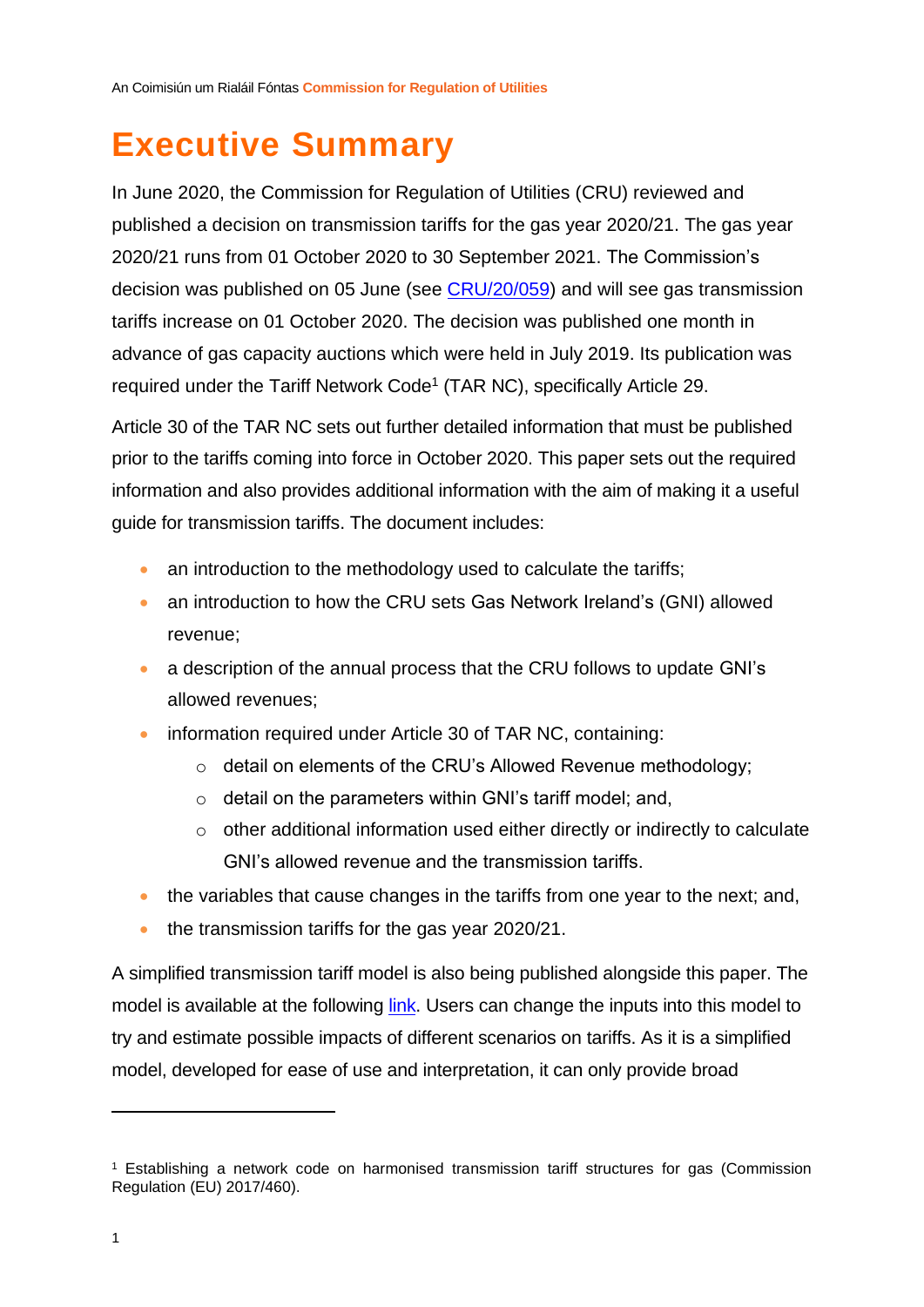indications of tariff movements. It should not be relied upon for business decisions but rather should be used as a useful guide to further understand how tariffs may possibly react under different scenarios.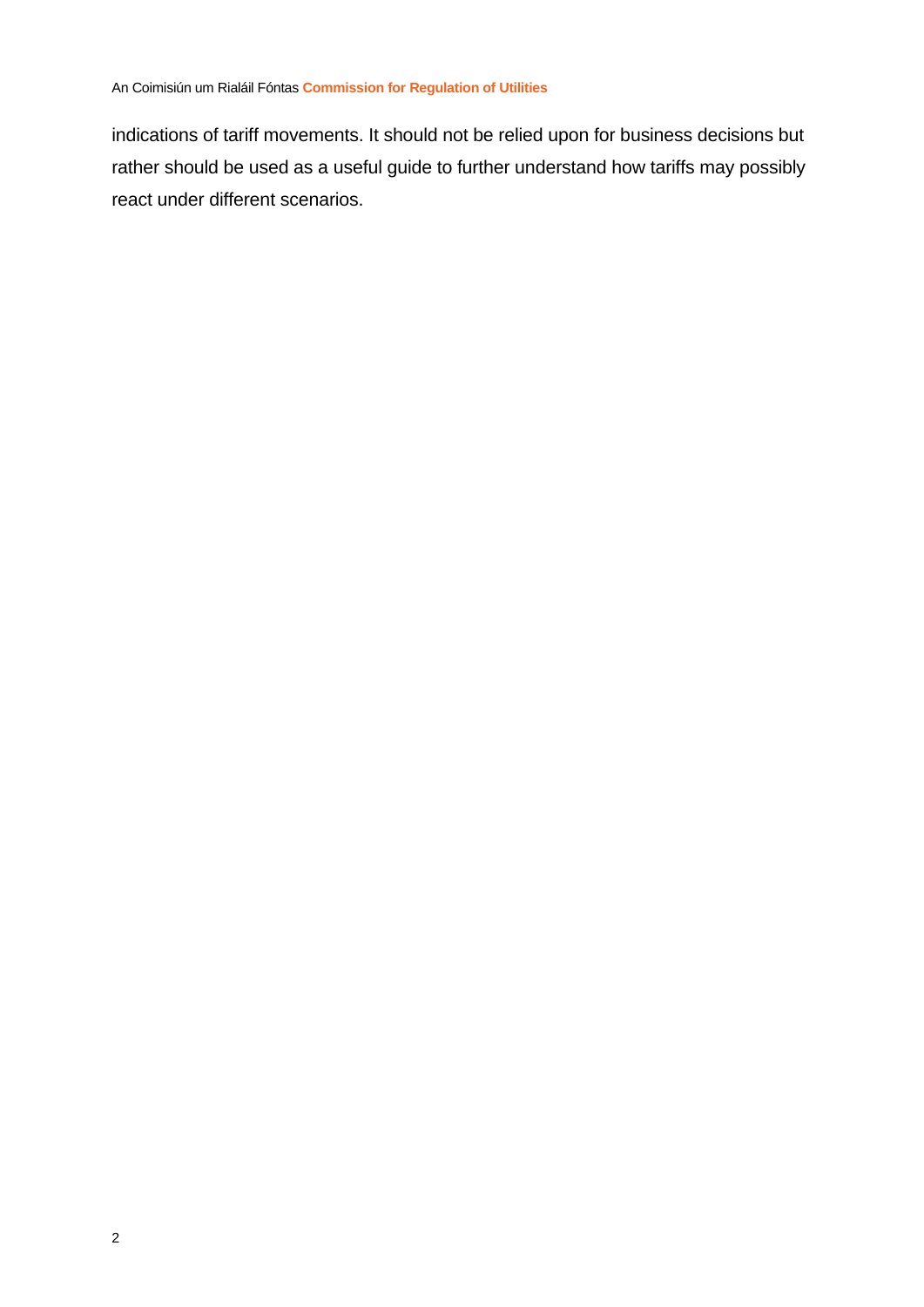## <span id="page-3-0"></span>**Public Impact Statement**

The CRU approves the gas network tariffs to ensure that only necessary and efficient costs are included. It is important that the calculation of those costs is transparent, accessible and publicly available.

The cost of networks tariffs is recovered by suppliers who are charged network charges for use of the network, these charge are then applied to gas customers' bills It is estimated that network tariffs account for approximately 28% of a household's gas bill. In competing for business suppliers set their own tariffs choosing what amount they seek to recover from customers.

In June of this year the CRU published its decision on gas transmission tariffs for the gas year 2020/21, which will run from 01 October 2020 to 30 September 2020. The CRU's decision was based on a thorough review of a submission from Gas Networks Ireland and approved an increase in transmission tariffs. If suppliers were to pass this increase on to final customers, it would increase a residential gas customer's annual bill by c. 0.2% or approximately €2 in a year. However, the CRU would note that the pricing decisions of suppliers do not just reflect network charges but also the other charges they are faced with. For example, suppliers may be experiencing additional costs relating to the current pandemic, but they are also likely to be experiencing reduced wholesale gas costs.

This paper is an annual publication, which provides a more detailed breakdown of the CRU's decision on transmission tariffs in terms of specific allowances. This is in accordance with European requirements. It also provides a high level overview of how tariffs are calculated and what causes them to change from one year to the next. A simplified tariff model is also been made available on Gas Networks Ireland's website at the following [link.](https://www.gasnetworks.ie/corporate/gas-regulation/tariffs/transmission-tariffs/simplified-tariff-model/)

This document provides further details on transmission tariffs and aims to create a single resource for all gas transmission tariff related information such as; (1) details of the tariff model that is used to calculate tariffs, (2) the process that the CRU follows in updating tariffs, and (3) how the CRU sets the allowed revenue for Gas Networks Ireland (GNI).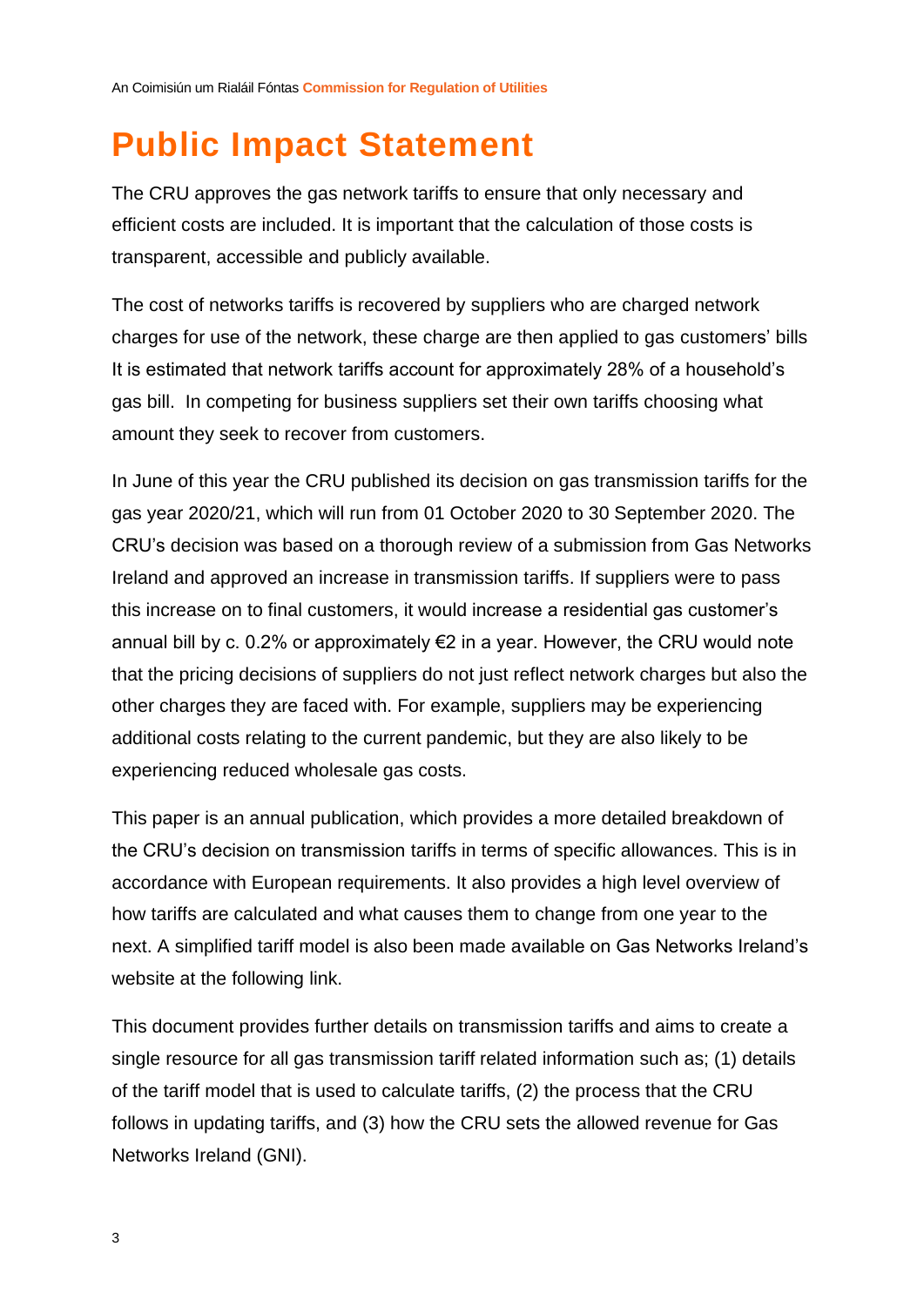## <span id="page-4-0"></span>**Table of Contents**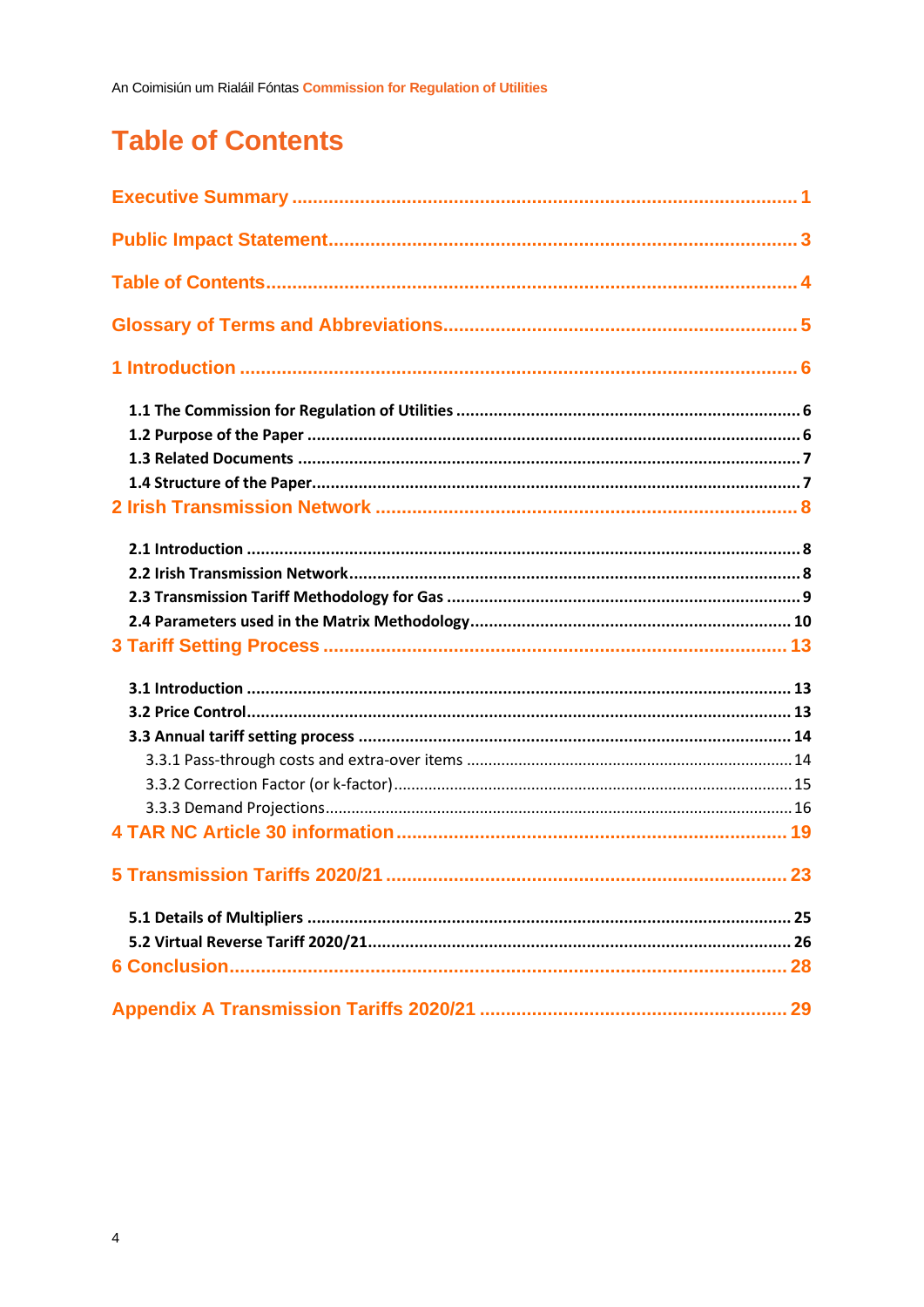## <span id="page-5-0"></span>**Glossary of Terms and Abbreviations**

| <b>Abbreviation or Term</b> | <b>Definition or Meaning</b>                  |
|-----------------------------|-----------------------------------------------|
| <b>AGI</b>                  | Above Ground Installation                     |
| Capex                       | Capital expenditure                           |
| <b>CAPM</b>                 | <b>Capital Asset Pricing Model</b>            |
| <b>CNG</b>                  | <b>Compressed Natural Gas</b>                 |
| <b>CRU</b>                  | <b>Commission for Regulation of Utilities</b> |
| <b>DM</b>                   | Daily Metered                                 |
| <b>GNI</b>                  | <b>Gas Networks Ireland</b>                   |
| <b>GCS</b>                  | <b>Generation Capacity Statement</b>          |
| <b>HICP</b>                 | <b>Harmonised Index of Consumer Prices</b>    |
| $\overline{IC}$             | <b>Industrial &amp; Commercial</b>            |
| IP                          | <b>Interconnection Point</b>                  |
| <b>LDM</b>                  | <b>Large Daily Metered</b>                    |
| <b>LRMC</b>                 | Long Run Marginal Costs                       |
| <b>NDM</b>                  | Non-Daily Metered                             |
| <b>Opex</b>                 | Operating expenditure                         |
| <b>RAB</b>                  | <b>Regulated Asset Base</b>                   |
| <b>RNG</b>                  | <b>Renewable Natural Gas</b>                  |
| <b>RPM</b>                  | <b>Reference Price Methodology</b>            |
| <b>TSO</b>                  | <b>Transmission System Operator</b>           |
| <b>VRF</b>                  | <b>Virtual Reverse Flow</b>                   |
| <b>WACC</b>                 | <b>Weighted Average Cost of Capital</b>       |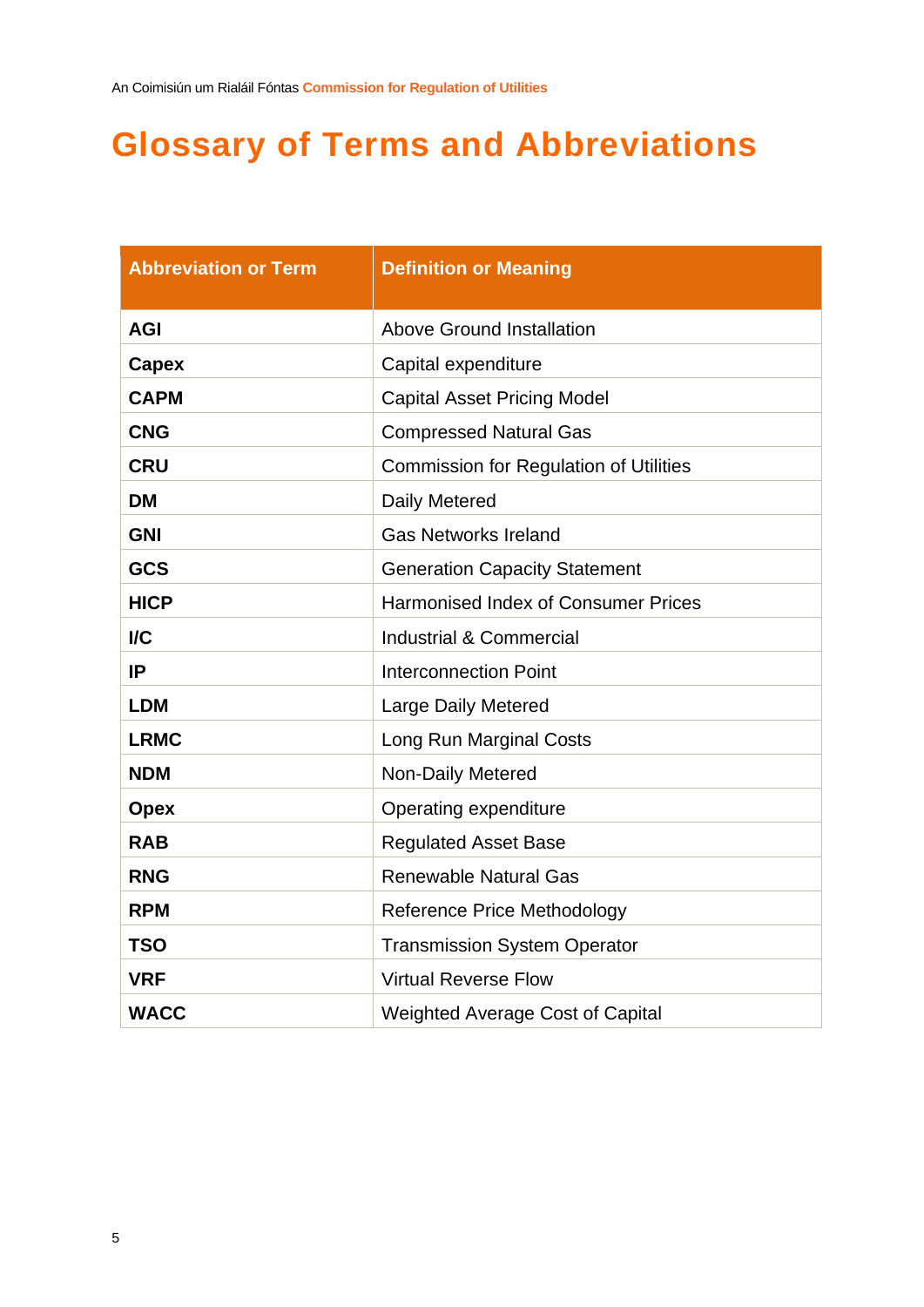## <span id="page-6-0"></span>**1 Introduction**

### <span id="page-6-1"></span>1.1 The Commission for Regulation of Utilities

The Commission for Regulation of Utilities (CRU) is Ireland's independent energy and water regulator. The CRU was established in 1999 and has a wide range of economic, customer protection and safety responsibilities. The CRU's mission is to regulate water, energy and energy safety in the public interest.

Further information on the CRU's role and relevant legislation can be found on the CRU's website at [www.cru.ie](http://www.cru.ie/) .

Under the Gas (Interim) (Regulation) Act, 2002, the CRU is responsible for regulating charges in the natural gas market. Under Section 14 of the Act, the CRU may set the basis for charges for transporting gas through the transmission system.

In line with these powers the CRU published a decision on GNI's allowed revenues and transmission tariffs that will apply from 01 October 2020 to 30 September 2021 2 . The CRU is now publishing additional information related to the calculation of allowed revenues and transmission tariffs. This is in accordance with Article 30 of the Network Code on rules regarding harmonised transmission tariff structures for gas (TAR NC)[1](#page-1-1) .

### <span id="page-6-2"></span>1.2 Purpose of the Paper

The purpose of this paper is to create a single resource for all tariff related information such as:

- 1. how the CRU sets tariffs on an annual basis,
- 2. the tariff methodology used,
- 3. the variables that cause changes in the tariffs from one year to the next and
- 4. the transmission tariffs for the gas year 2020/21 (published in CRU/20/059). The publication of this information is to provide customers with tariff related

 $2$  Gas Networks Ireland Transmission Tariffs and Allowed Revenue 2020/21 – Decision Paper [CRU/20/059 .](https://www.cru.ie/document_group/copy-of-gas-networks-ireland-allowed-revenues-and-gas-transmission-tariffs/)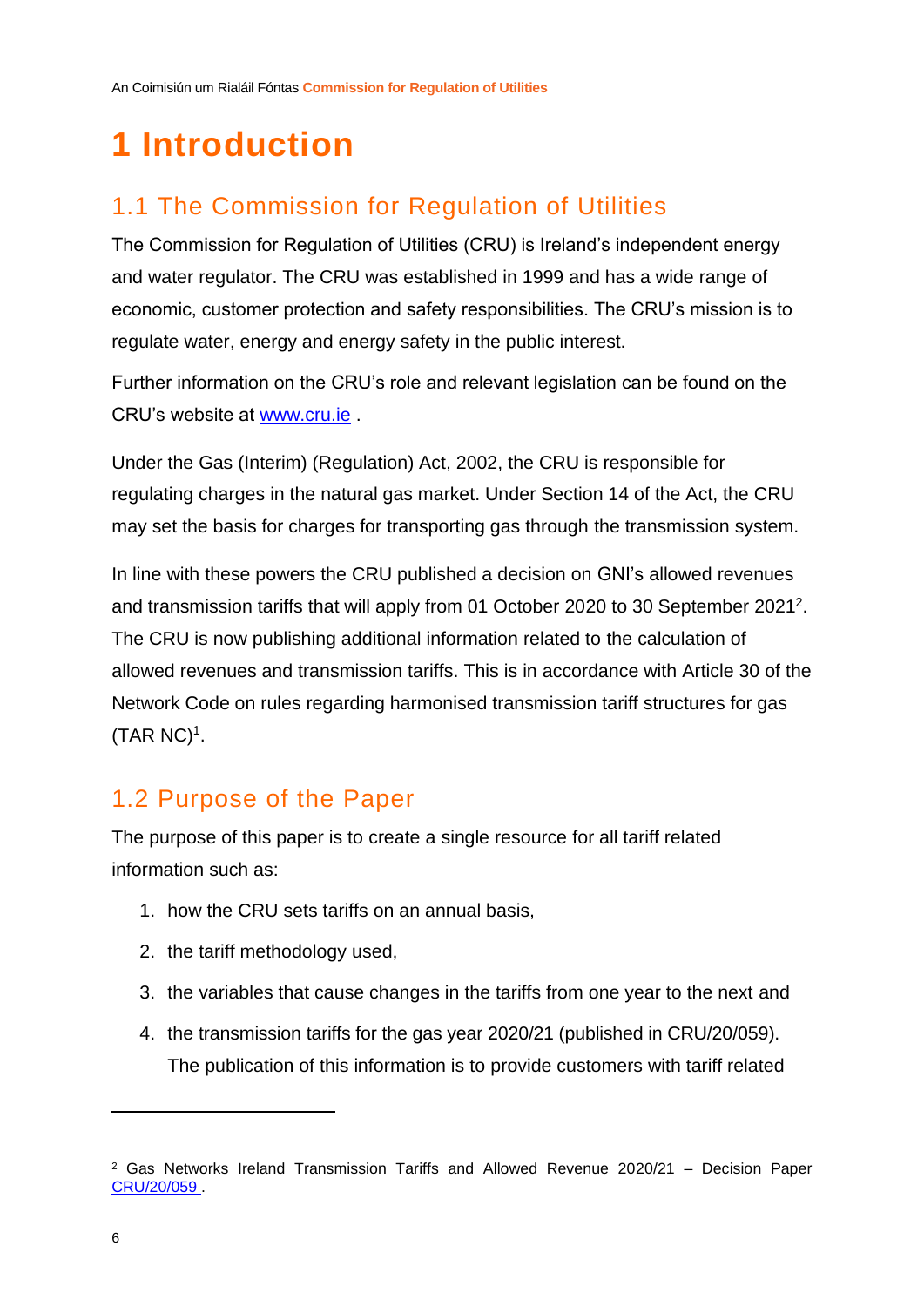information in the most transparent and easily accessible manner.

### <span id="page-7-0"></span>1.3 Related Documents

Over the years there has been a large volume of tariff documentation published. The below provides a convenient list of some of the key transmission tariff.

- Gas Networks Ireland Transmission Tariffs and Allowed Revenue 2020/21 Decision Paper [\(CRU/20/059\)](https://www.cru.ie/document_group/copy-of-gas-networks-ireland-allowed-revenues-and-gas-transmission-tariffs/)
- CRU Transmission Revenue Model 2020/21 [\(CRU/20/059a\)](https://www.cru.ie/document_group/copy-of-gas-networks-ireland-allowed-revenues-and-gas-transmission-tariffs/)
- CRU Corrib Linkline Model [\(CRU/20/059b\)](https://www.cru.ie/document_group/copy-of-gas-networks-ireland-allowed-revenues-and-gas-transmission-tariffs/)
- [GNI's Simplified Transmission Tariff Matrix Model](https://www.gasnetworks.ie/corporate/gas-regulation/tariffs/transmission-tariffs/simplified-tariff-model/)
- Decision on October 2017 to September 2022 Transmission Revenue for Gas Networks Ireland [\(CER/17/260\)](https://www.cru.ie/wp-content/uploads/2017/06/CER17260-PC4-CER-Transmission-Decision-Paper.pdf)
- Harmonised Transmission Tariff Methodology for Gas Decision Paper [\(CRU/19/060\)](https://www.cru.ie/wp-content/uploads/2019/06/CRU19060-Harmonised-Transmission-Tariff-Methodology-for-Gas-Decision-Paper.pdf)
- Establishing a Network Code on Harmonised Transmission Tariff Structures for Gas [\(Commission Regulation \(EU\) 2017/460\)](https://eur-lex.europa.eu/legal-content/EN/TXT/PDF/?uri=CELEX:32017R0460&from=EN)
- Gas Networks Ireland Distribution Tariffs and Allowed Revenue 2020/21 Decision Paper [\(CRU/20/076\)](https://www.cru.ie/document_group/copy-of-gas-networks-ireland-allowed-revenues-and-gas-transmission-tariffs/)
- CRU Distribution Revenue Model 2020/21 [\(CRU/20/076a\)](https://www.cru.ie/document_group/copy-of-gas-networks-ireland-allowed-revenues-and-gas-transmission-tariffs/)

### <span id="page-7-1"></span>1.4 Structure of the Paper

This information paper is structured as follows:

- Section 1 provides background as to the Irish transmission system and how transmission tariffs are calculated;
- Section 2 outlines the way by which tariffs are updated and how the CRU updates allowed revenues on an annual basis;
- Section 3 provides specific information required by Article 30 of the TAR NC; and
- Section 4 sets out the transmission tariffs for 2020/21 as published in CRU/19/059.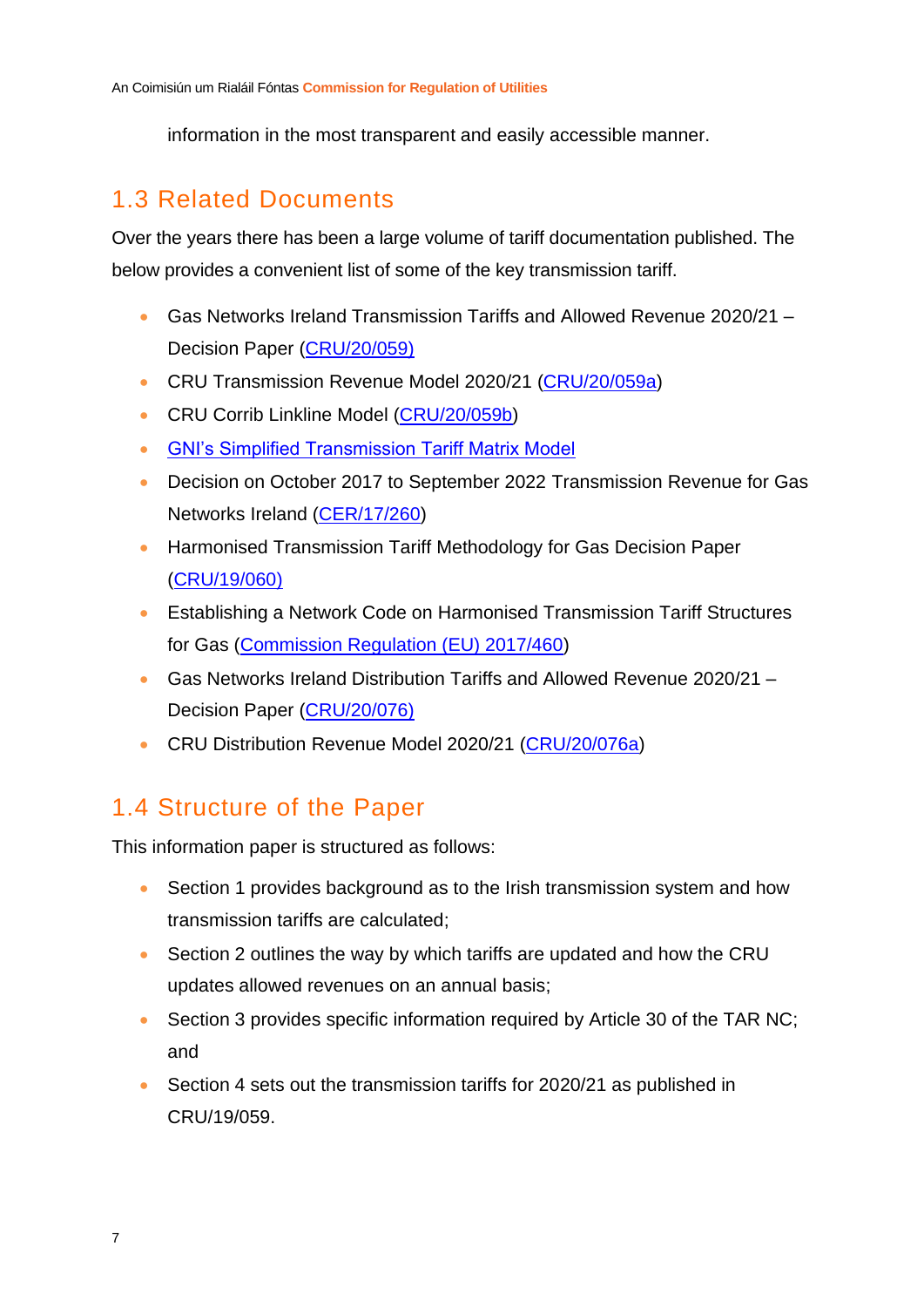## <span id="page-8-0"></span>**2 Irish Transmission Network**

### <span id="page-8-1"></span>2.1 Introduction

The gas transmission and distribution networks are a key element of the energy sector in Ireland, delivering fuel to power stations as well as serving industrial, commercial and household consumers. This section provides a summary of the key economic and technical characteristics of the Irish gas transmission system, an outline of the reference price methodology<sup>3</sup> (RPM) (Matrix methodology) and the parameters used within the Matrix methodology.

### <span id="page-8-2"></span>2.2 Irish Transmission Network

The natural gas transmission network is 2,477km in length, consisting of high-pressure steel transmission pipelines. There are both onshore and offshore pipelines. See [Figure 1](#page-9-1) for a map of the Irish gas transmission system. The offshore portion of the network consists of the two gas interconnectors (IC1 and IC2) that connect Ireland to Brighouse Bay, Scotland. There is a sub-sea offtake point from IC2 that supplies the Isle of Man depicted in [Figure 1.](#page-9-1)

The onshore network covers the country in a ring-shaped fashion linking Dublin, Galway, and Limerick. It also consists of several spur lines to Cork, Waterford and lower pressure local area (regional) networks in large urban centres. In addition, the Mayo-Galway pipeline connects the ring-main to the Bellanaboy terminal, Co. Mayo, where gas from the Corrib gas field enters the Irish transmission system. At the end of 2015 the Corrib entry point (known as Bellanaboy) came into operation. The Bellanaboy entry point and the Moffat interconnection point (IP) in Scotland are the only entry points in operation since flows ceased in mid-2020 from the Inch entry point for gas from the Kinsale gas fields. In addition, to the Moffat IP there is also an IP with the Northern Irish gas transmission system at Gormanston. However, no commercial gas currently flows to NI from the Irish system and this pipe is currently used for

<sup>&</sup>lt;sup>3</sup> Reference Price Methodology (RPM) is the methodology applied to the part of the transmission services revenue to be recovered from capacity-based transmission tariffs with the aim of deriving reference prices.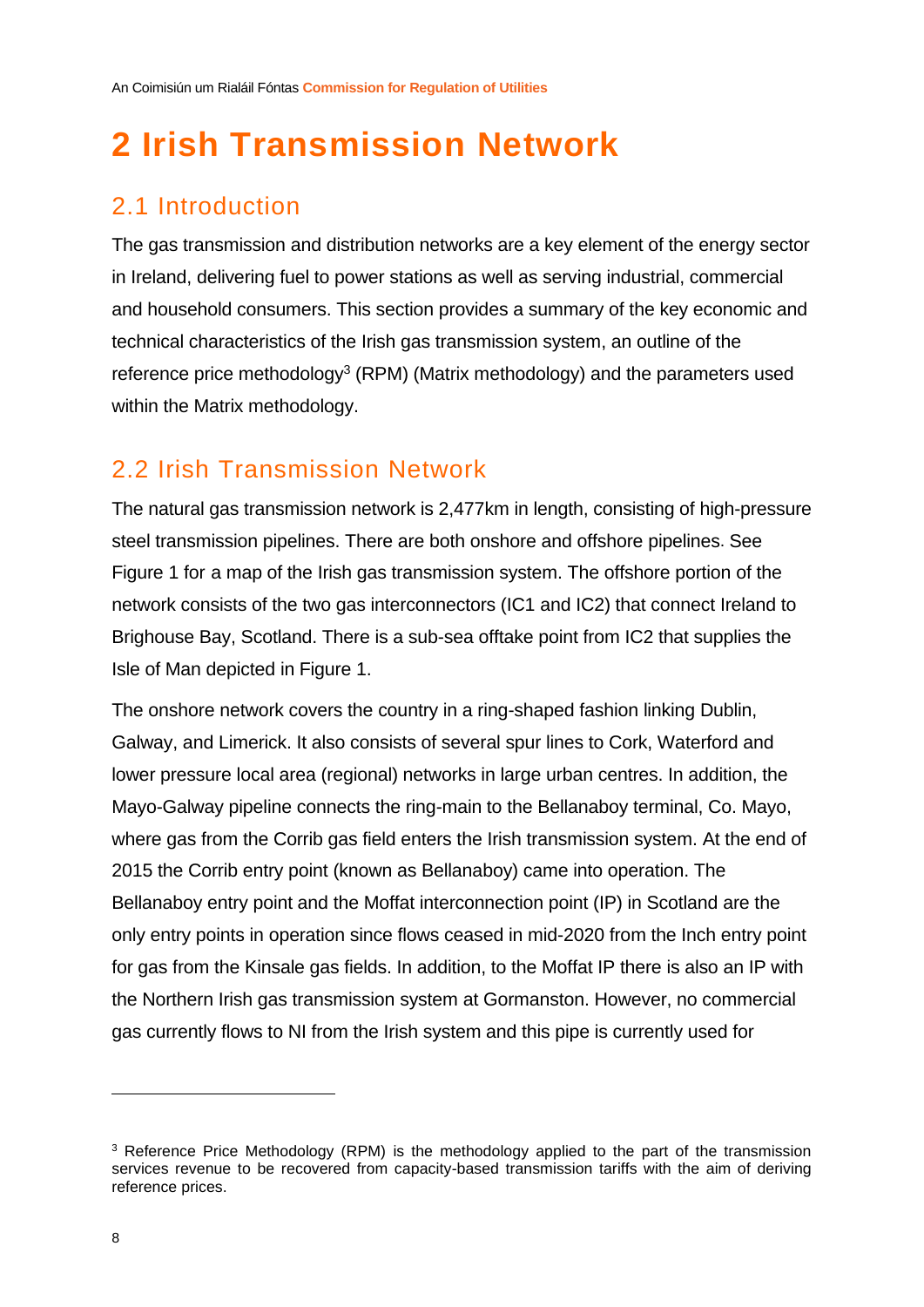emergency support only. In the event that commercial flows to Northern Ireland (NI) did occur the Gormanston IP could also become an entry point for virtual reverse flow (VRF) from the NI system to the Irish system.



<span id="page-9-1"></span><span id="page-9-0"></span>Figure 1 Gas Network Ireland's transmission system

### 2.3 Transmission Tariff Methodology for Gas

Last year, in line the European network code on harmonised transmission tariff structures for gas  $(TAR NC)<sup>4</sup>$ , the CRU completed a review of the methodology for

<sup>4</sup> Establishing a network code on harmonised transmission tariff structures for gas (Commission Regulation (EU) 2017/460).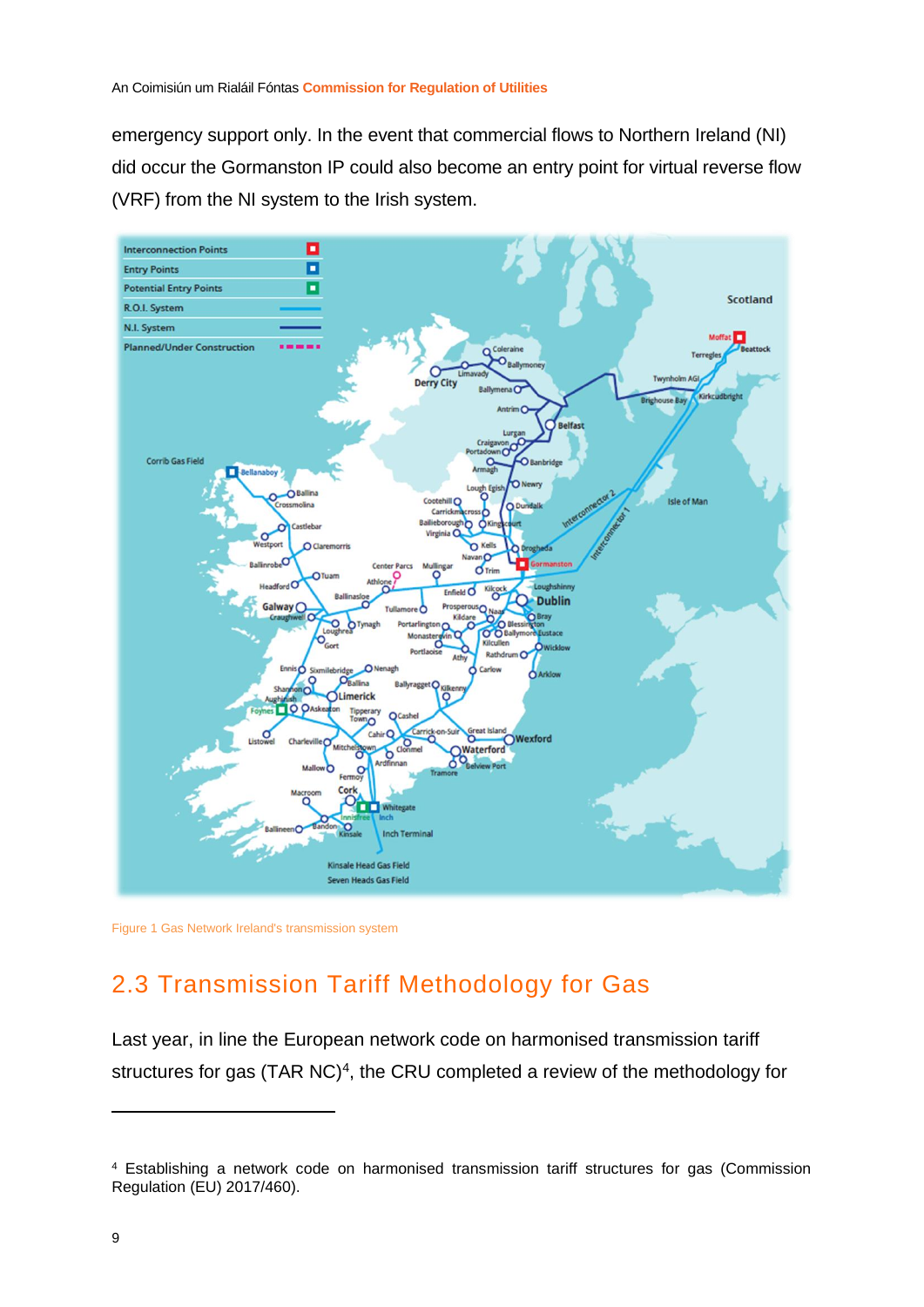<span id="page-10-1"></span>calculating transmission tariffs for gas. The aim of the TAR NC was to overcome issues relating to Member States using different approaches to tariff setting for gas transmission services, which could add to the complexity of using the various transmission systems. As part of the tariff methodology review process, the CRU held a number of industry stakeholder workshops and published a consultation paper which set out key proposals and invited comments from interested parties. In June 2019, the CRU set out its decision in [CRU/19/060.](https://www.cru.ie/wp-content/uploads/2019/06/CRU19060-Harmonised-Transmission-Tariff-Methodology-for-Gas-Decision-Paper.pdf) A key component of that paper was the CRU's decision to continue to calculate transmission tariffs using a forwardlooking Matrix RPM, also referred to as the Matrix model. This Matrix model was used to set the tariffs for the 2020/21 gas year. In accordance with Article 30 of the TAR NC a simplified version of this Transmission Tariff Model is available alongside this information paper at the following [link.](https://www.gasnetworks.ie/corporate/gas-regulation/tariffs/transmission-tariffs/simplified-tariff-model/) Some of the key inputs to this methodology are highlighted in [Table 4.1.](#page-20-0)

#### <span id="page-10-0"></span>2.4 Parameters used in the Matrix Methodology

In accordance with Art. 30 (1)(a)(i) of the TAR NC, this section includes information on parameters used in the Matrix RPM that relate to the technical characteristics of the transmission system.

The Matrix RPM is a forward-looking methodology based on long run marginal costs (LRMC). The model contains a representative network of pipelines, which is based on actual pipeline distances between entry points and exit points in Ireland. The model uses these distances and an estimate of the cost of building additional gas pipeline capacity (i.e. expansion constant) to approximate the cost of expansion between each entry and each exit point in a matrix. To determine the reference price at each of the points, a mathematical formula uses least squares to minimise the total difference between the cost of the paths and the sum of the entry and exit reference price. Following this step, the 'primary' tariffs are rescaled to recover any transmission services revenue shortfall. The same approach is applied at exit.

As noted above, the cost of expansion is calculated using expansion constants. An expansion constant provides a numerical value for the cost of expanding capacity so that one unit of gas travels over a specified distance. This is measured in €/gigawatt hour/day/kilometre (€/GWh/d/km). To determine the values of an expansion constant,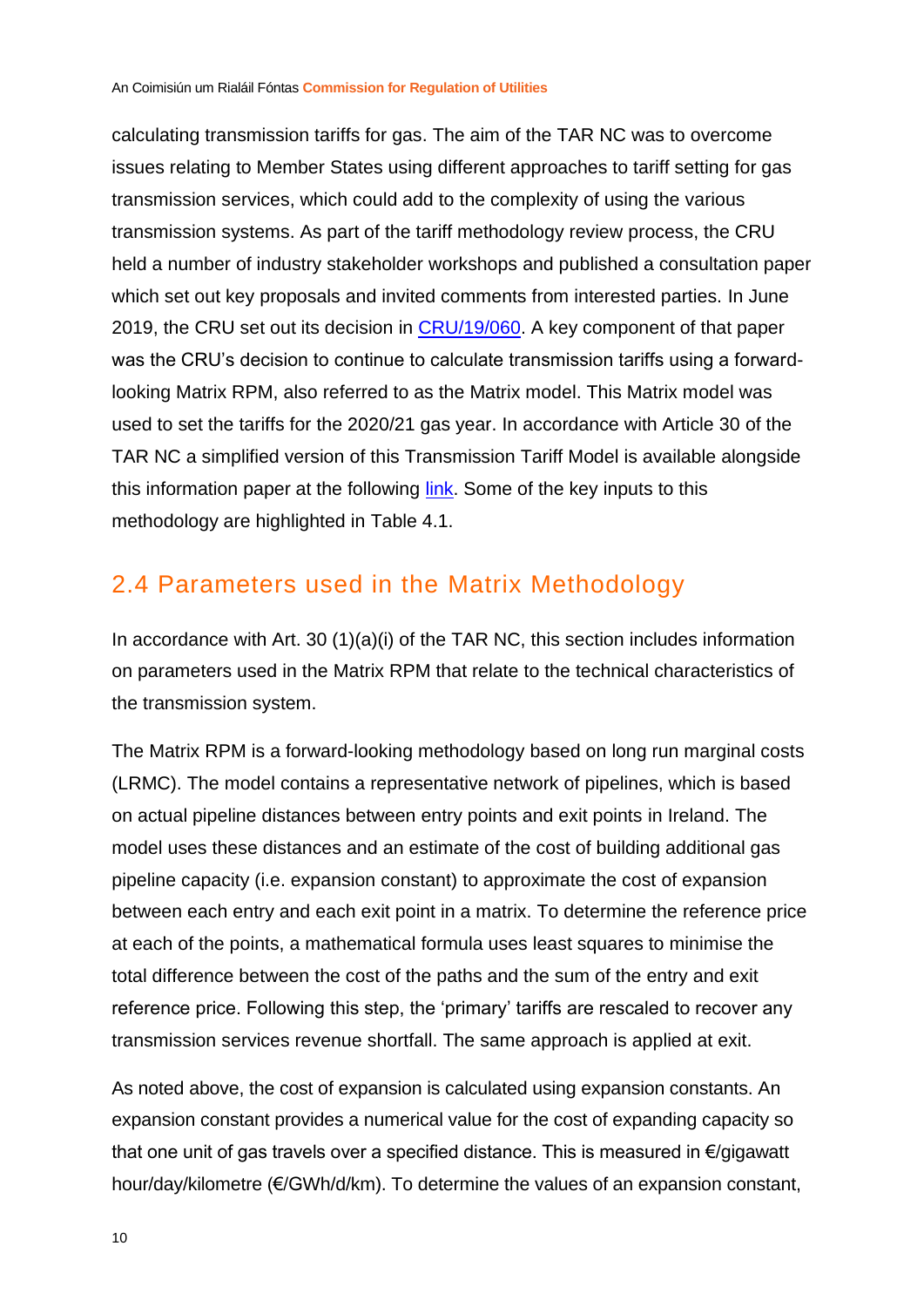actual pipeline and compressor capital and operating costs are used to forecast forward-looking costs. As the GNI system is comprised of both dry (onshore) and wet (subsea) pipelines, the CRU has calculated separate expansion constants to reflect the different costs associated with each. Both dry and wet expansion constants are comprised of pipeline costs and compression costs.

The expansion constant can be used to calculate the cost of building a pipeline (including compression) but it does not give any indication of the annual revenues that would be required to finance such an asset. In order to calculate the annual revenues an annuitisation factor is used. The annuitisation factor uses the capital costs of the assets, the cost of capital, the annual depreciation and the annual operating costs to calculate the average annual payment that would be made on this asset over the lifetime of the asset.

The wet expansion constant is €8,783 GWh/d/km, and the dry is 7,810 GWh/d/km. See CRU/18/247 sections 4.7 & 4.8 for further information on expansion constants and annuitisation factors. [Table 2.1](#page-11-0) below outlines further details required under Article 30 of the TAR NC relating to the parameters used with the Matrix model.

| <b>TAR NC Article</b> | <b>Description</b>                                                     | <b>Detail</b>                                                                                                                                                                                                                                                                                                                                                                                                                              |
|-----------------------|------------------------------------------------------------------------|--------------------------------------------------------------------------------------------------------------------------------------------------------------------------------------------------------------------------------------------------------------------------------------------------------------------------------------------------------------------------------------------------------------------------------------------|
| Art. $30(a)(i)$       | Technical capacity at<br>entry and exit points                         | The technical capacity at the entry points to the<br>transmission network is available on GNI's<br>transparency dashboard, available at the following link.<br>However, it should be noted that the technical capacity<br>at entry and exit points of the transmission network is<br>not a relevant variable for the purpose of the<br>methodology of calculation of the transmission tariffs.                                             |
| Art. $30(a)(ii)$      | Forecasted contracted<br>capacity at entry and<br>exit points          | The forecasted contracted capacity at the entry points<br>and at exit is available in Table 3.2. The assumptions<br>underlying the calculation of forecasted contracted<br>capacity are detailed in Table 3.1.                                                                                                                                                                                                                             |
| Art. 30(a)(iii)       | Quantity and direction<br>of the gas flow for entry<br>and exit points | Demand is assumed to be met first by domestic<br>production (i.e. Bellanaboy), with Moffat providing the<br>marginal source of gas. The direction of gas flow from<br>entry to exit is not a variable in the Matrix RPM that<br>effects the calculation of the transmission tariffs.<br>However, a representation of how gas flows around the<br>network is available on GNI's transparency dashboard,<br>available at the following link. |

<span id="page-11-0"></span>

| Table 2.1 Parameters used in the reference price methodology |  |  |  |  |  |
|--------------------------------------------------------------|--|--|--|--|--|
|--------------------------------------------------------------|--|--|--|--|--|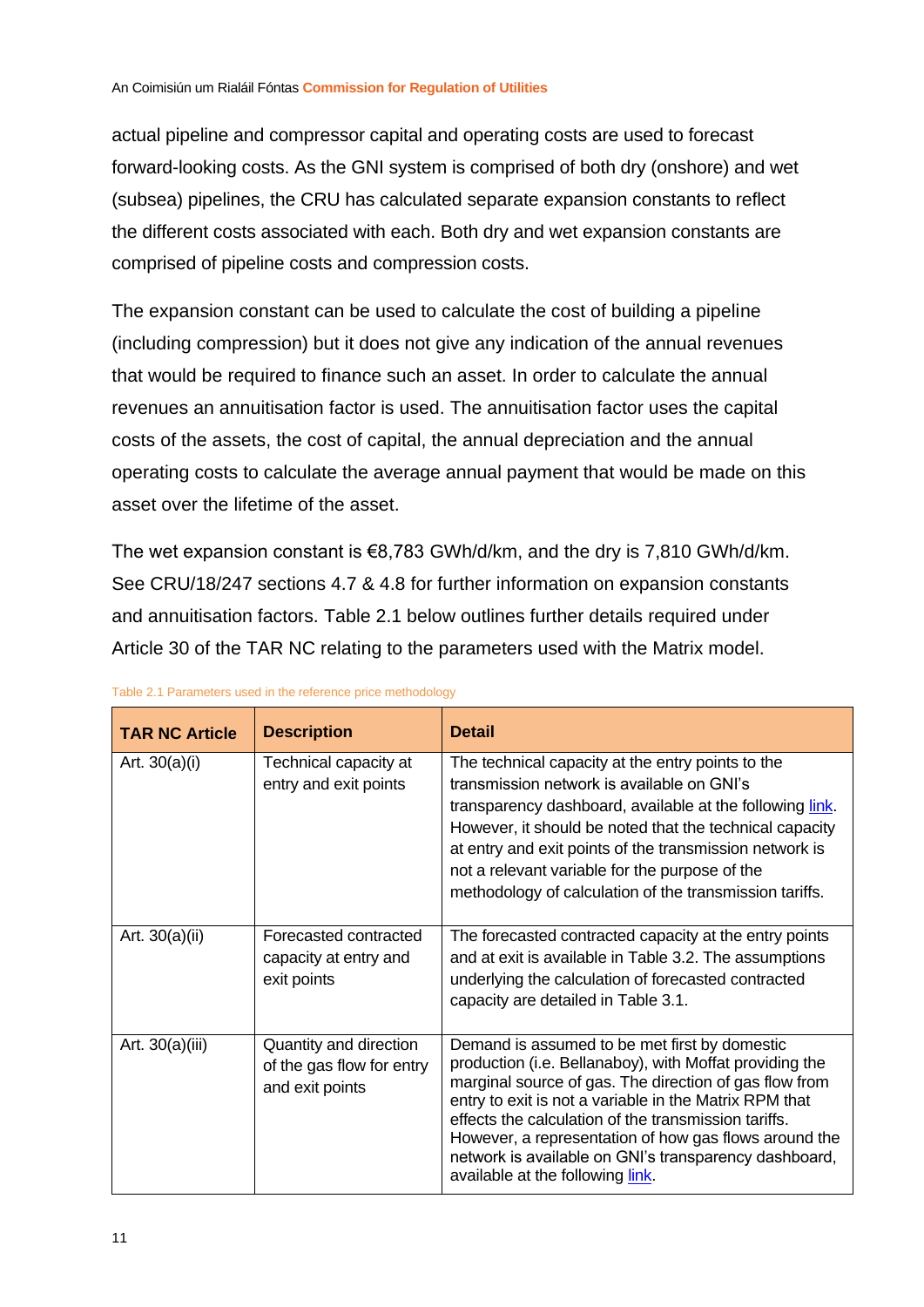| <b>TAR NC Article</b> | <b>Description</b>                                                                                                           | <b>Detail</b>                                                                                                                                                                                                                                             |
|-----------------------|------------------------------------------------------------------------------------------------------------------------------|-----------------------------------------------------------------------------------------------------------------------------------------------------------------------------------------------------------------------------------------------------------|
| Art. $30(a)(iv)$      | <b>Structural</b><br>representation of the<br>transmission network                                                           | The structural representation of the GNI's transmission<br>system is provided in Figure 1.                                                                                                                                                                |
| Art. $30(a)(v)$       | Additional technical<br>information related to<br>the transmission<br>system, such as length<br>and diameter of<br>pipelines | The information involved in the calculation of the<br>expansion constants and annuitisation factor has been<br>provided in CRU/18/247. The files which detail the<br>calculation of these parameters are available for<br>download at the following link. |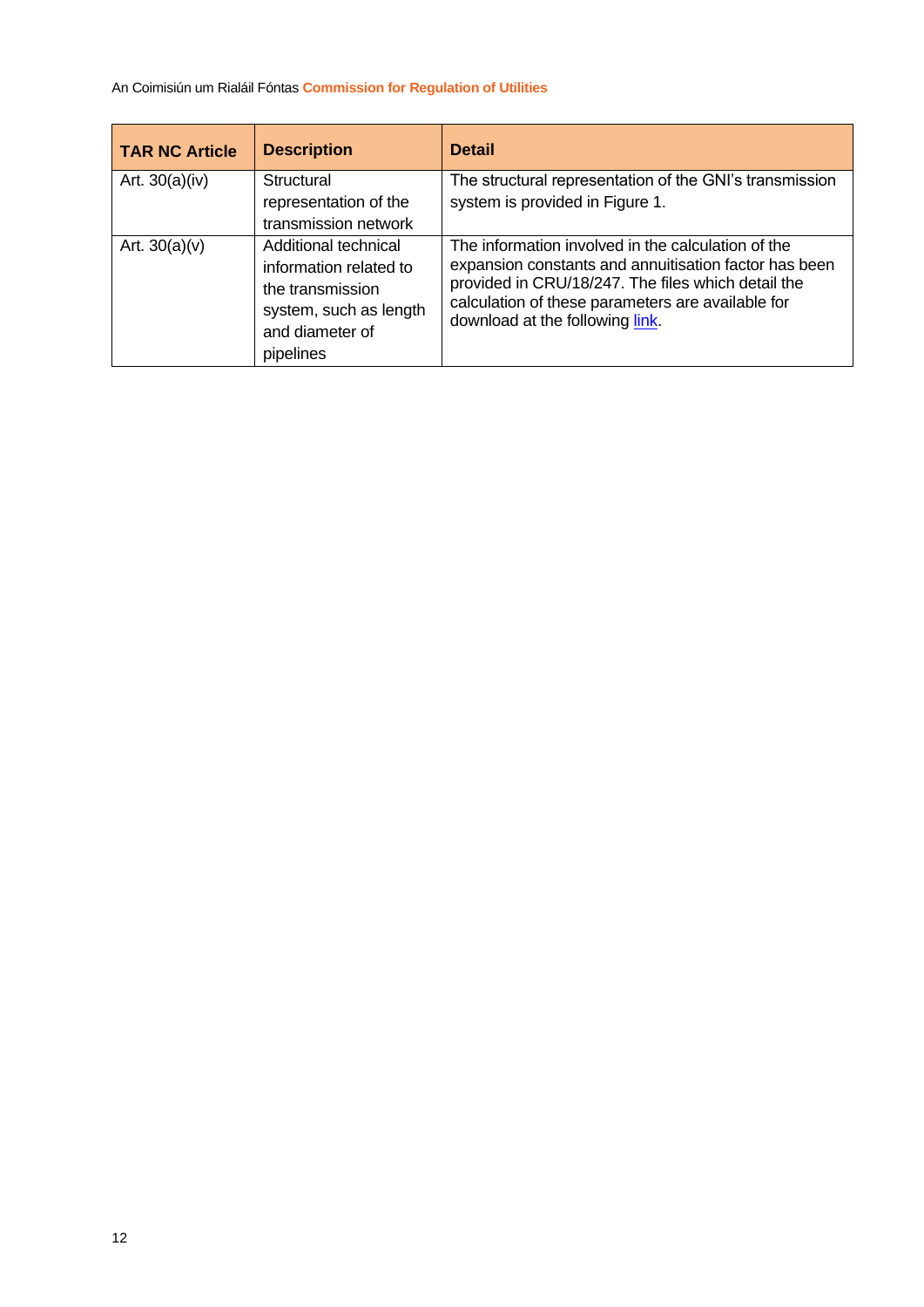## <span id="page-13-0"></span>**3 Tariff Setting Process**

### <span id="page-13-1"></span>3.1 Introduction

This section outlines how the CRU sets GNI's allowed transmission revenue every five years through a process known as a Price Control. It also details the process followed by the CRU in setting the transmission tariffs on an annual basis. By charging these tariffs, GNI recovers its allowed revenue, as approved by the CRU.

### <span id="page-13-2"></span>3.2 Price Control

The CRU's role is to protect gas customers by ensuring that GNI spends customers' money appropriately and efficiently to deliver necessary services. The CRU does this through what is called a Price Control, which is carried out every five years. The current five year period started on 01 October 2017 (PC4). A Price Control sets out the allowed revenue for the 5 year period to ensure that GNI can safely operate, maintain and invest in the network effectively.

The transmission business's allowed revenue is made up of three parts:

- i. Revenue to cover the transmission business's operational costs;
- ii. A return on capital on the transmission business's assets; and,
- iii. Revenue to cover depreciation of the transmission business's assets.

In August 2017, the CRU published its decision paper (CER/17/260) on the allowed revenue that GNI's transmission business may recover over the Price Control period from 01 October 2017 to 30 September 2022. That decision allowed €924m to be recovered for transmission over the 5-year period.

GNI as the transmission network operator, then recovers this allowed revenue on an annual basis through network tariffs which are set by the CRU. Network tariffs are charged to gas suppliers who may choose to pass them on to their customers.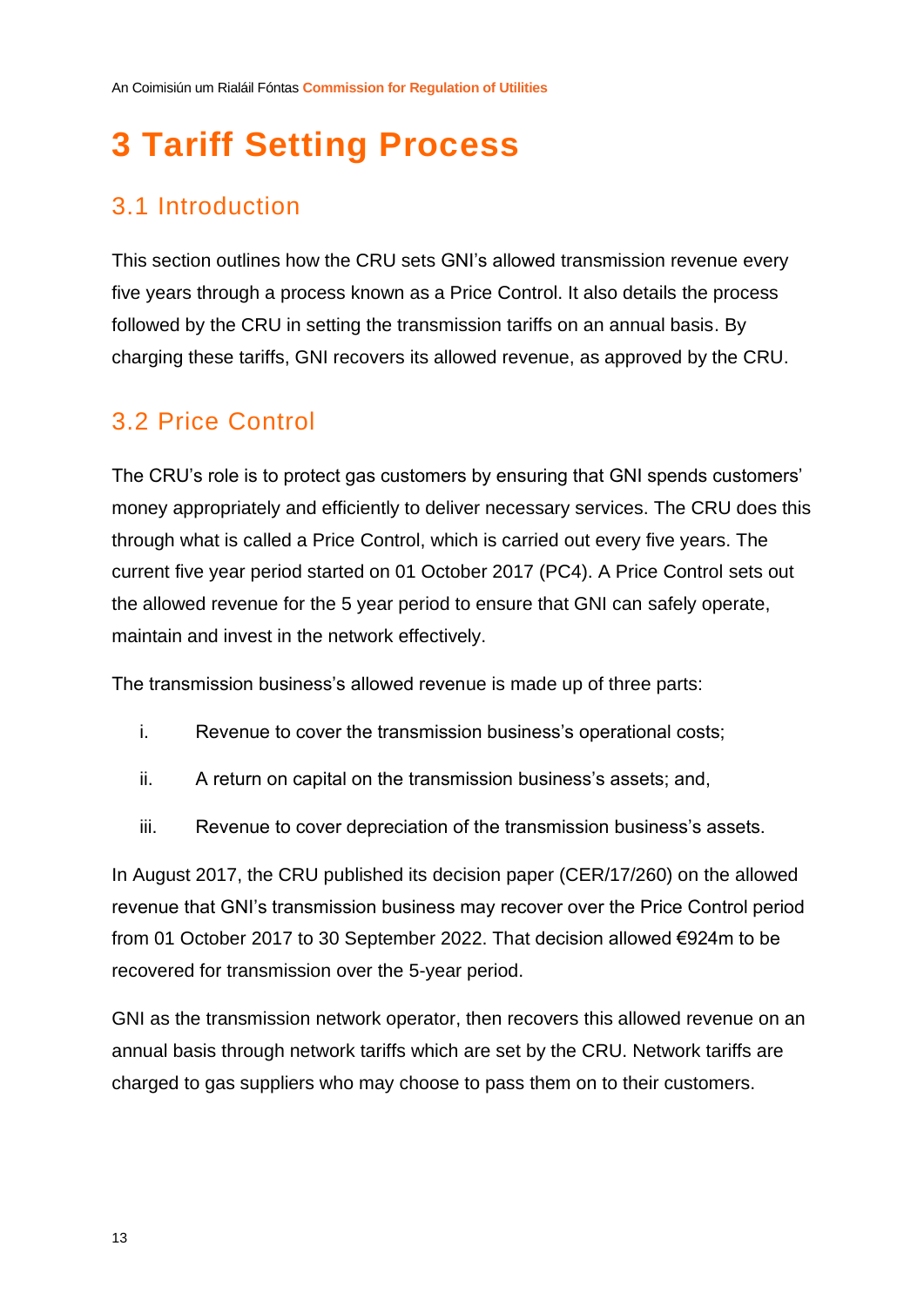### <span id="page-14-2"></span><span id="page-14-0"></span>3.3 Annual tariff setting process

As part of the annual tariff setting process, the CRU analyses any additional revenue requests from GNI (pass-through costs and extra-over items), over/under recoveries in the previous years and updated demand projections. These items are now discussed.

#### <span id="page-14-1"></span>**3.3.1 Pass-through costs and extra-over items**

Each year GNI send a tariff submission to the CRU. This submission includes requests for additional revenues which are considered either pass-through costs or extra-over items. Pass-throughs are cost items that GNI has no control over or limited control over. Extra-over items are generally new capex or opex work items that could not have been reasonably foreseen at the time the Price Control was set.

For the gas year 2020/21 the CRU decided to allow GNI an additional €9.83m for pass-through costs. This includes an additional allowance for a 'typical' pass-through cost item, in this case €181k for the CRU levy. In addition, the CRU has provided an allowance for an extra-over item, i.e. €9.6m for shrinkage<sup>5</sup>. Currently, the transmission business' shrinkage costs are not included in the allowed revenue and are therefore not recovered through tariffs. Instead GNI bills these costs to gas shippers directly on a monthly basis, based on their throughput. However, as part of the CRU's tariff network code decision (CRU/19/060), it was decided that from 2020/21 onwards, shrinkage should be included in the allowed revenue. As this is not a new cost, it does not increase the costs faced by shippers or end customers.<sup>6</sup>

The CRU decided to treat the expenditure associated with shrinkage as a passthrough cost so that any costs not spent can be recovered as part of the k-factor.<sup>7</sup> For this reason, it is included in the €9.83m pass-through cost allowance. GNI did not seek any other transmission extra-over items for 2020/21.

<sup>5</sup> Shrinkage gas includes own use gas (OUG), which is gas used to operate the network and unaccounted for gas (UAG) (e.g. gas losses).

<sup>6</sup> Apart from some minor distributional impacts.

 $7$  The CRU will review whether shrinkage should continue to be treated as a pass-through cost as part of its Price Control 5 decision.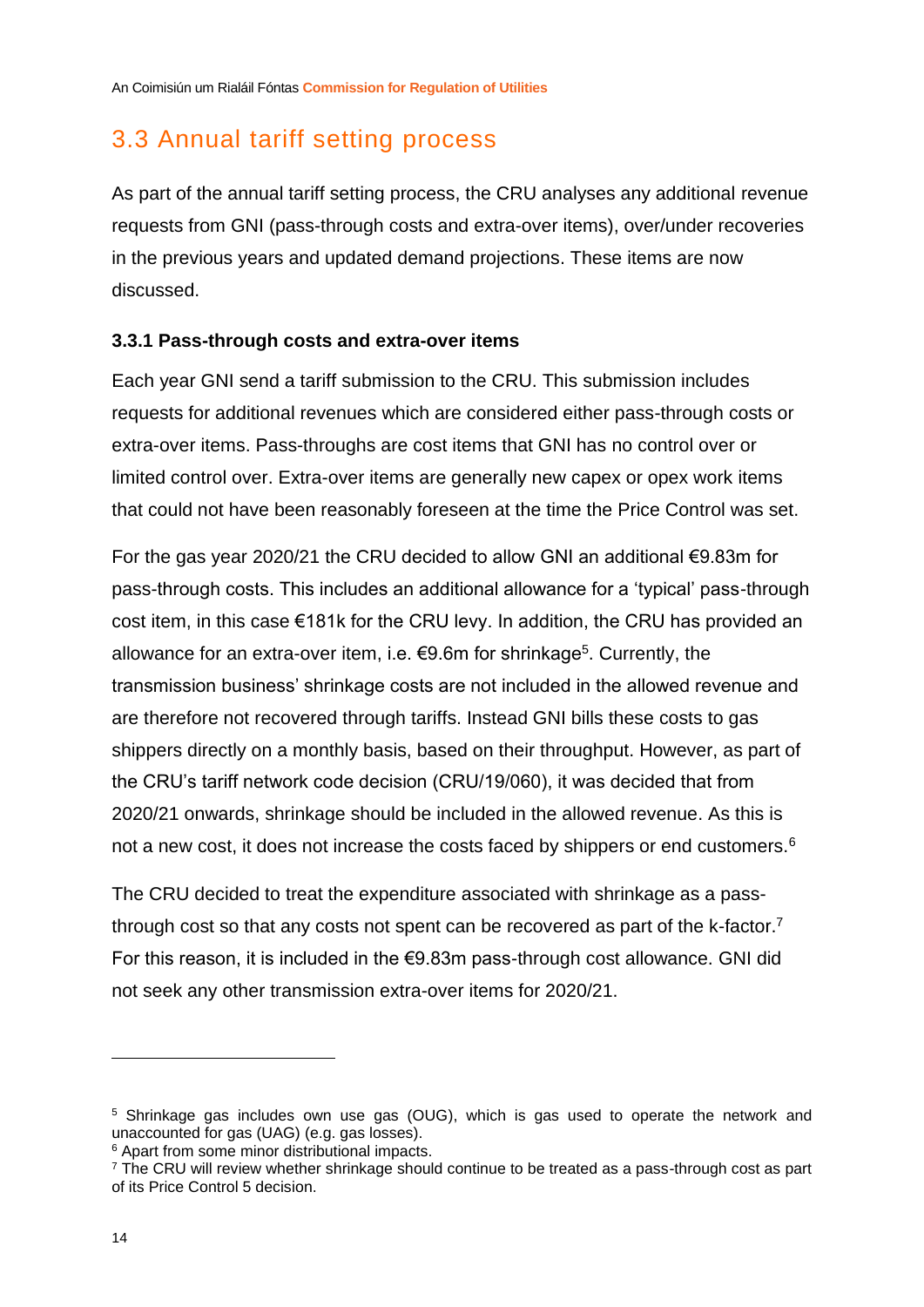#### <span id="page-15-1"></span><span id="page-15-0"></span>**3.3.2 Correction Factor (or k-factor)**

As transmission tariffs are calculated in advance, the CRU must use forecast data i.e. forecast inflation, revenues and pass-through costs. However, once actuals are available, we carry out an adjustment to take those into account. This is called a Correction Factor or k-factor adjustment. The k-factor is for 2 years previous as that is when the actual data is available i.e. when setting the tariffs for 2020/21 the CRU closes out the year 2018/19. Having reviewed the actual data for 2018/19, it has been determined that GNI has over recovered for that gas year. The over recovery is €9.45 million. This money will be returned to the customer, with interest, through the k-factor mechanism previously mentioned. The formula for the k-factor is set out in CER/03/170. There are two key rules to the k-factor. These rules are in place to ensure that tariffs are stable and to ensure that volatility is avoided. The rules are as follows:

**Rule 1**. Any over-recovery up to 105% of allowed revenues is returned in the following gas year (e.g. any 2018/19 k-factor >105% is returned in gas year 2021/22 not gas year 2020/21). This is to ensure that the tariffs are stable and that volatility is avoided.

**Rule 2**. Any over- or under-recovery of revenue attracts an interest rate of Euribor (interbank lending rate) +2% and any over-recovery in excess of 103% of revenue attracts an interest rate of Euribor +4% (e.g. any 2018/19 k-factor >100% & <103% is returned at Euribor +2% and any 2018/19 k-factor >103% & <105% is returned at Euribor  $+4\%$ <sup>8</sup>. This is to incentivise GNI to make accurate forecasts of demand and new customer connections.

As per rule 1 above, any over-recovery in excess of 105% of allowed revenues is to be returned in the following gas year. The 2018/19 over recovery of €9.45 million exceeds that rule. This results in €9.05m to be returned to the customer in 2020/21 (€9.45m when interest is applied) and €0.57m in 2021/22. It should also be noted that there was also an over-recovery in excess of the 105% rule in 2017/18, and this

<sup>8</sup> As per rule 1 any 2018/19 k-factor >105% is credited the following year, with Euribor +4% applied for both years.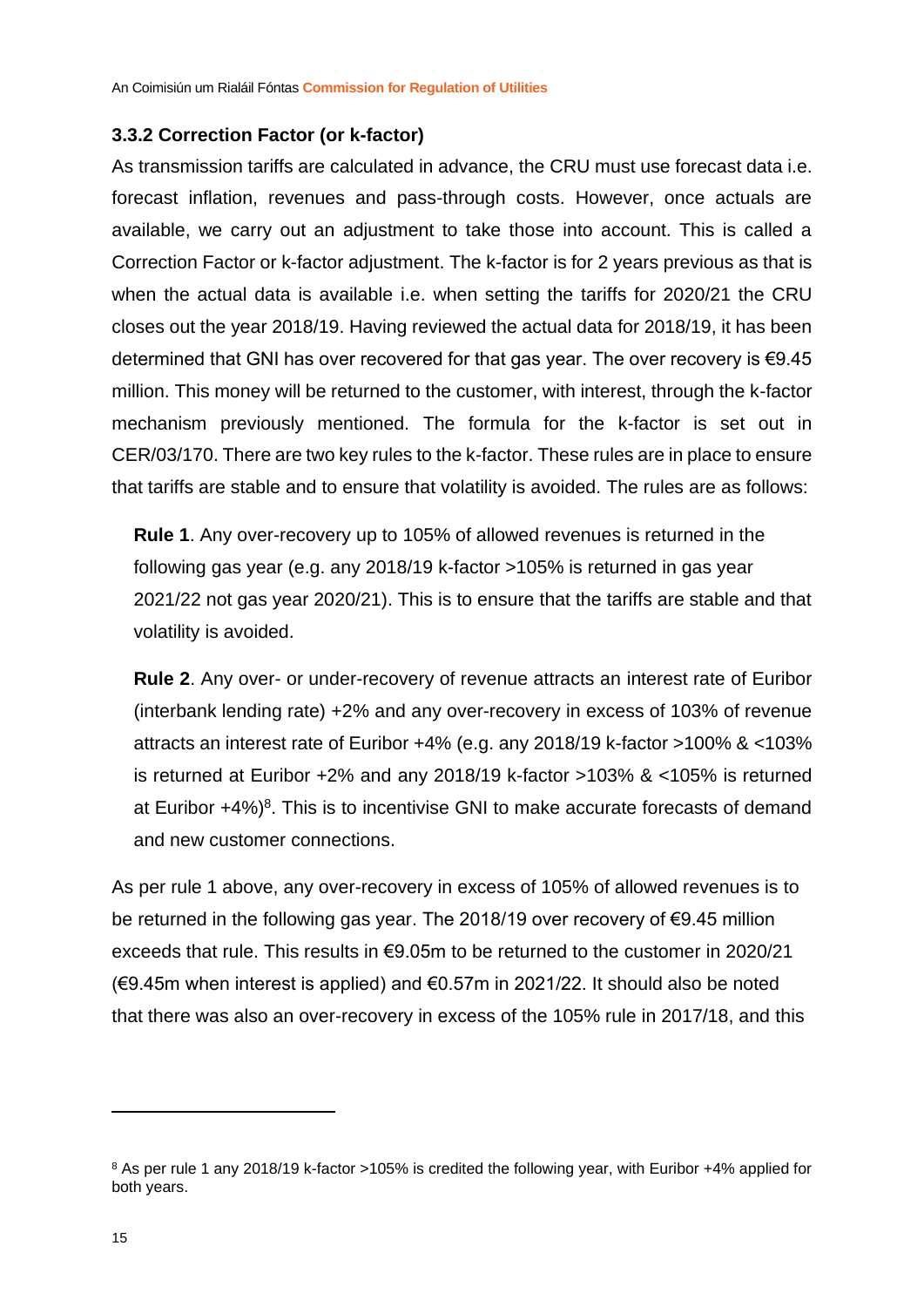money (€10.88m) is still to be returned to customers.<sup>9</sup> In total €11.45m<sup>10</sup> (not including interest) is to be credited to gas customer's next year.

The CRU carefully considered crediting the €11.45m to customers in this tariff year. However, on balance, this was not considered in the customer's best interest. The Covid-19 pandemic has increased the uncertainty surrounding gas demand forecasts and Covid-19 may impact network costs in the future. The €11.45m due to be credited next year will assist in offsetting some upward cost pressures that may arise when setting the tariffs for 2021/22. This approach will provide a buffer and may avoid customers facing more significant tariff increases in the coming years.

In addition to the above k-factor, c.€4m is being accrued to customers in each year of PC4 as part of the CRU's decision to spread out a 2016/17 over-recovery evenly across each year of PC4.

#### <span id="page-16-0"></span>**3.3.3 Demand Projections**

In addition to information relating to expenditure, demand projections are also estimated through the Price Control process for each of the five years of the Price Control period. As part of the annual tariff setting process GNI submits updated demand figures which take into consideration the latest forecasts. These are reviewed and are used in setting the transmission tariffs.

In order to establish demand forecasts for 2020/21, GNI analysed the actual impact of Covid-19 on demand and then applied these learnings to the elements it typically uses to forecast gas demand for the coming gas year. When Covid-19 restrictions were put in place, there was a significant fall in gas demand, particularly in the industrial & commercial sector. However, since then demand has begun to recover and, overall, is broadly in line with expectations with seasonal demand.

<sup>&</sup>lt;sup>9</sup> This was noted in Section 3.3.3 of CRU/19/111.  $10 \notin 10.88$ m + €0.57m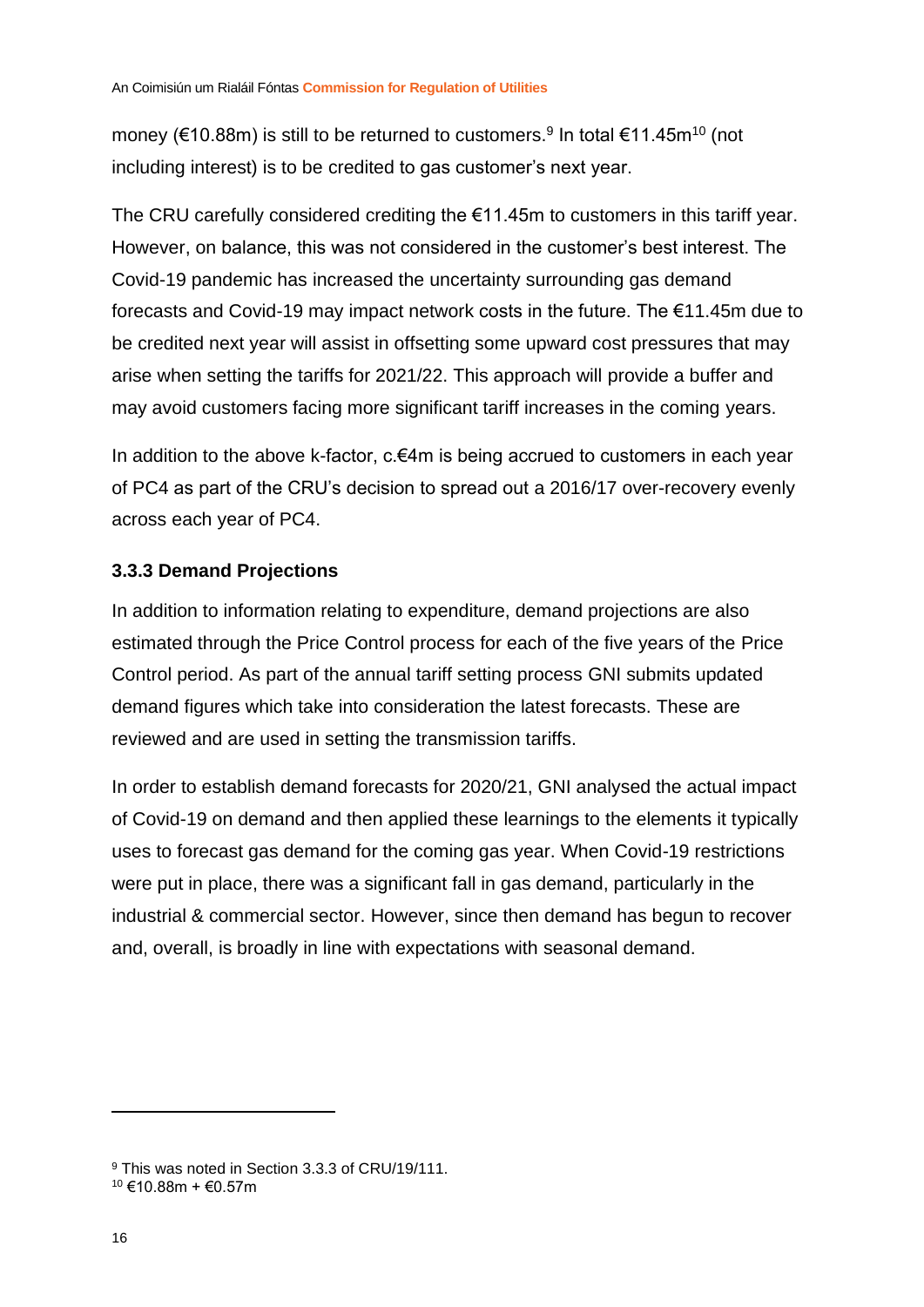#### <span id="page-17-1"></span>*3.3.3.1 Assumptions*

The forecast demands for 2020/21 are based on the assumptions outlined in Table 3.1. These assumptions influence the demands forecasted at the Entry Points to the transmission system and at the Exit from the transmission system.

| <b>Assumption</b>          | <b>Description</b>                                                                  |
|----------------------------|-------------------------------------------------------------------------------------|
| <b>Weighted Annualised</b> | It is anticipated that shippers will continue to optimise their capacity            |
| <b>Capacity Bookings</b>   | bookings via a mixture of annual and short-term capacity products. This             |
|                            | applies to the Large Daily Metered (LDM) and Daily Metered (DM)                     |
|                            | sectors <sup>11</sup> . Short-term capacity forecasts are weighted depending on the |
|                            | month when the booking is expected to arise. For example, if you buy a              |
|                            | short-term capacity product in August it is cheaper than buying a short-            |
|                            | term capacity product in February. This is due to a lower multiplier being          |
|                            | applied. These multipliers are set out in Section 5.1. The value of these           |
|                            | capacity products is converted into an annual value. In this way the                |
|                            | forecast bookings are "annualised". <sup>12</sup>                                   |
| Power generation           | GNI's demand assumptions are based on Eirgrid's 2019-2028                           |
|                            | Generation Capacity Statement (GCS) published in September 2019.                    |
|                            | Power demand is based on Eirgrid's Median Electricity Demand                        |
|                            | scenario. Adjustment applied to 2020/21 electricity forecast based on               |
|                            | actual electricity demand (2019 demand was 3.5% below forecast) and                 |
|                            | impact of Covid-19 on power demand.                                                 |
|                            | The Power sector is expected to increase capacity bookings relative to              |
|                            | the 2019/20 tariff demands due to overall growth in the electricity sector.         |
| Daily Metered (DM)         | The LDM & DM sector is expected to slightly reduce its level of capacity            |
| Industrial &               | bookings relative to the 2019/20 tariff demands. The reduction in I/C is            |
| Commercial (I/C)           | expected as some businesses will take longer to recover than others                 |
|                            | from impacts of Covid-19.                                                           |
| Non-Daily Metered          | The NDM sector capacity booking is derived by the Annual Quantity                   |
| (NDM)                      | (AQ) and Supply Point Capacity (SPC) setting process in GNI, and there              |
|                            | is a requirement on this sector to book a peak day (1 in 50) requirement            |
|                            | at the Exit.                                                                        |
|                            | The 1 in 50 has decreased in 2020/21 relative to the 2019/20 tariff                 |
|                            | demands.                                                                            |
| <b>Entry Points</b>        | Updated production profiles provided by the producers at Corrib have                |
|                            | been utilised. Corrib Production has now come off peak and as a result              |
|                            | capacity booking have decreased at Bellanaboy, resulting in increased               |
|                            | capacity bookings at Moffat, which provides the marginal source of gas.             |

<span id="page-17-0"></span>Table 3.1: Demand assumptions

<sup>&</sup>lt;sup>11</sup> The customer category classifications for LDM, DM and NDM are set out in the GNI Code of **[Operations](https://www.gasnetworks.ie/corporate/gas-regulation/service-for-suppliers/code-of-operations/Gas-Networks-Ireland-Consolidated-Code-of-Operations-V5.02-April-2018.pdf) under Part F, Section 2 Classification.** 

 $12$  An example of how capacity forecasts were annualised is shown in the 2014/15 Transmission Tariffs decision paper [\(CER/14/140\)](https://www.cru.ie/wp-content/uploads/2014/07/CER14140-Decision-on-BGN-Allowed-Revenies-and-Gas-Transmission-Tariffs-for-2014-15.pdf).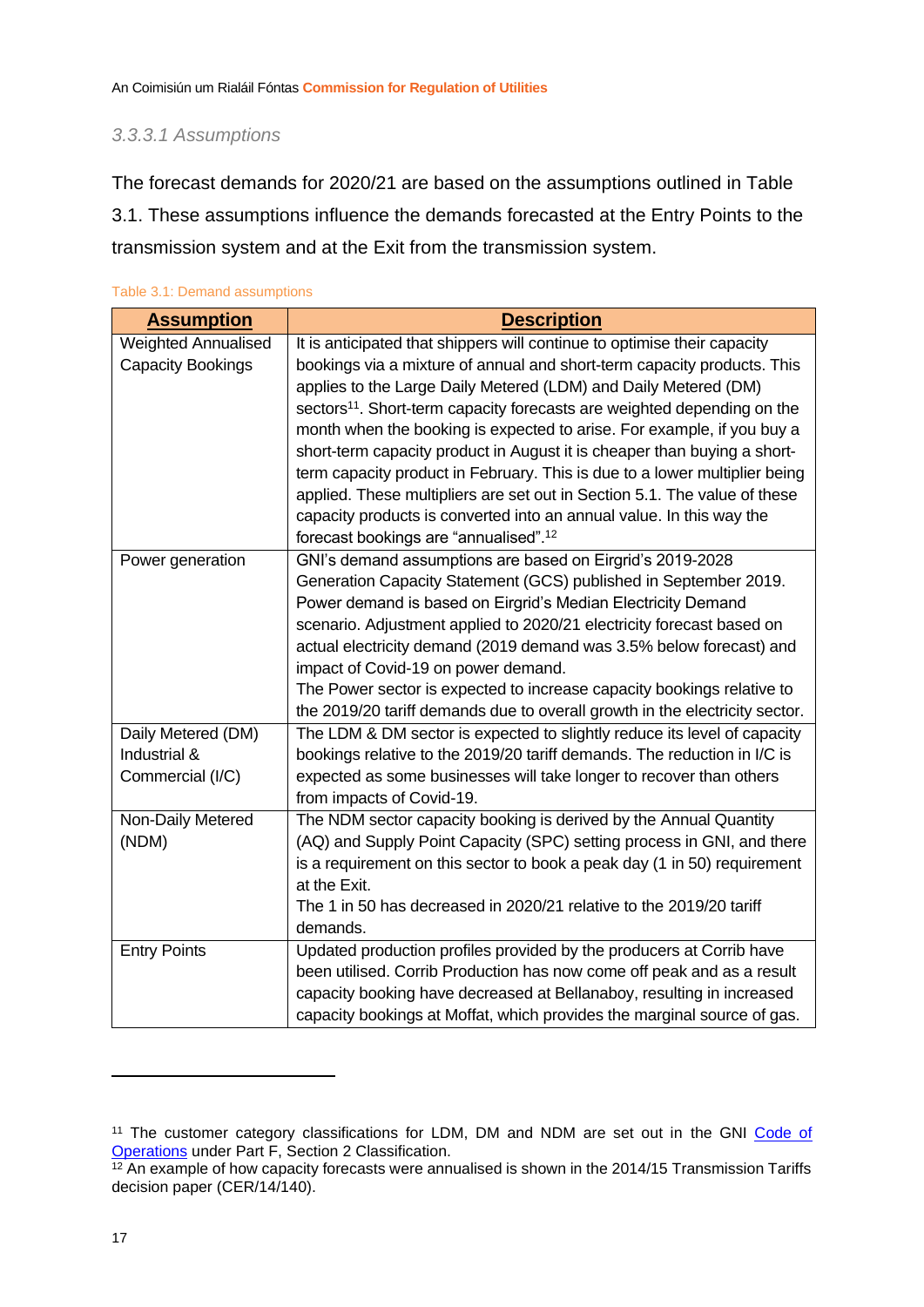#### *3.3.3.2 Demand forecasts*

[Table 3.2](#page-18-0) and [Table 3.3](#page-18-1) below presents GNI's transmission network demand forecasts for gas year 2020/21. For context these forecasts are presented alongside GNI's original forecasts for 2019/20 and its updated forecasts for 2019/20 (i.e. Covid-19 recast), which aim to take into account the effects of Covid-19 on gas demand.

|                                             | 19/20<br>demand<br>forecast | 19/20 Recast<br>Covid-19<br>forecast | 20/21<br>demand<br>forecast | <b>Variation</b><br>vs 19/20<br><b>initial</b> | <b>Variation vs</b><br>19/20 update |
|---------------------------------------------|-----------------------------|--------------------------------------|-----------------------------|------------------------------------------------|-------------------------------------|
| Bellanaboy<br>Entry                         | 68,785                      | 65,113                               | 58,646                      | $-15%$                                         | $-10%$                              |
| <b>Moffat Entry</b>                         | 145,234                     | 144,625                              | 161,390                     | 11%                                            | 12%                                 |
| WA <sup>13</sup> Total<br>Entry<br>Capacity | 219,191                     | 216,151                              | 220,061                     | 0%                                             | 2%                                  |
| <b>WA Total</b><br><b>Exit Capacity</b>     | 289,729                     | 280,022                              | 291,425                     | 1%                                             | 4%                                  |

Note: The Entry Capacity is lower than the Exit Commodity as NDM customers are required to book for 1 in 50 at Exit.

#### <span id="page-18-1"></span>Table 3.3: Transmission commodity demand forecast summary - MWh

<span id="page-18-0"></span>Table 3.2: Transmission capacity demand forecast summary - MWh

|                    | 19/20<br>demand<br>forecast | 19/20 Recast<br>Covid-19<br>forecast | 20/21<br>demand<br>forecast | <b>Variation</b><br>vs 19/20<br><i>initial</i> | <b>Variation vs</b><br>19/20 update |
|--------------------|-----------------------------|--------------------------------------|-----------------------------|------------------------------------------------|-------------------------------------|
| Entry<br>Commodity | 56,391                      | 57,705                               | 57,202                      | 1%                                             | $-1\%$                              |
| Exit<br>Commodity  | 54,908                      | 56,295                               | 55,869                      | 2%                                             | $-1%$                               |

Note: The Exit Commodity total is lower than the Entry Commodity total primarily due to the Isle of Man offtake, which is not included in the Exit total.

<sup>13</sup> WA stands for weighted annualised. Shorter-term bookings, which can occur at different times of year (different costs) are adjusted for representation as an equivalent annual amount so that the overall demand can be compared more easily across years.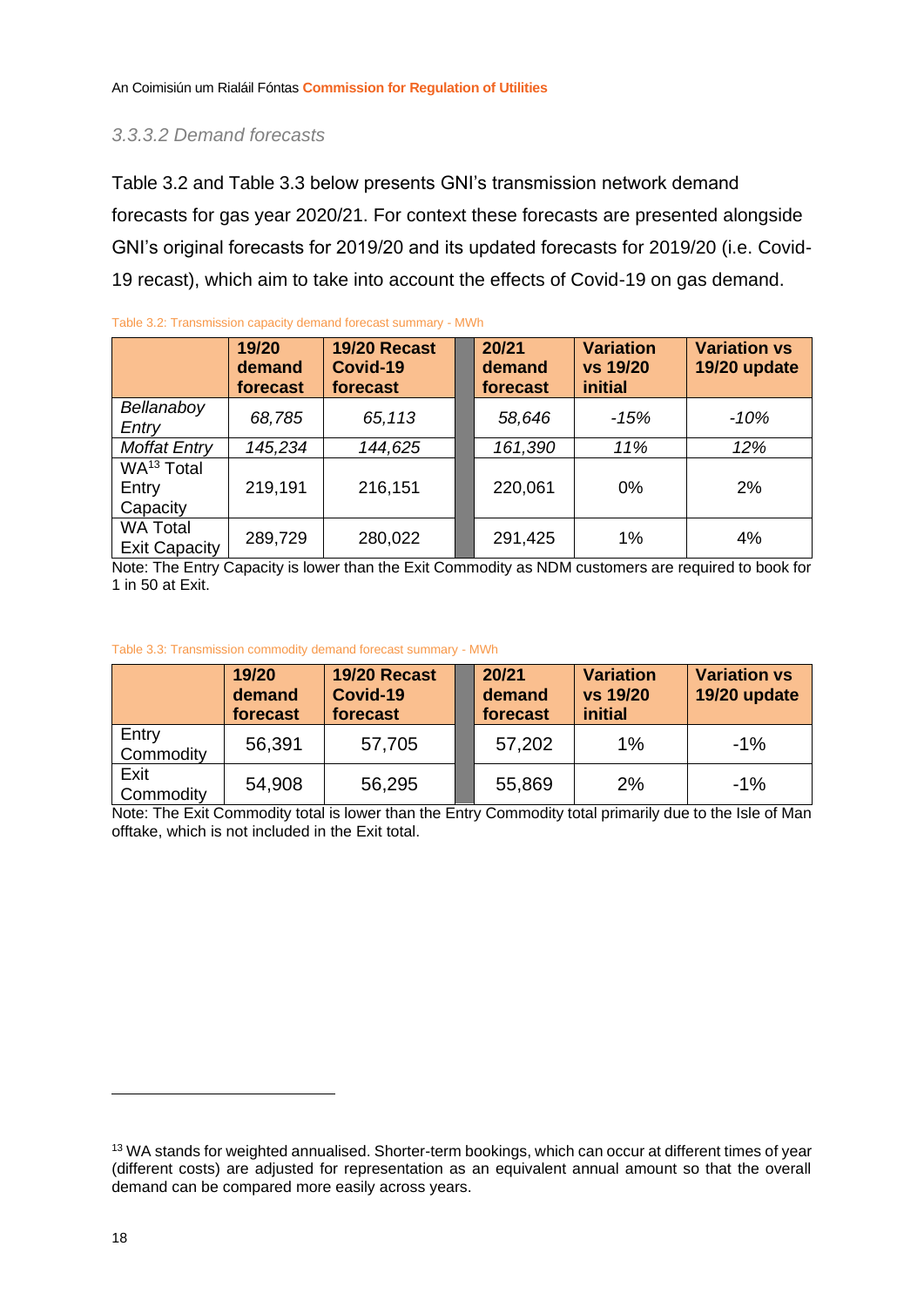## <span id="page-19-0"></span>**4 TAR NC Article 30 information**

Article 30 of the TAR NC requires certain tariff information to be published ahead of the upcoming tariff period (i.e. gas year 01 October 2020 – 30 September 2021). This includes detail on elements of the CRU's allowed revenue methodology, GNI's Matrix Model, and other additional information all of which is used either directly or indirectly to calculate GNI's allowed revenue and the transmission tariffs for the 2020/21 gas year. [Table 4.1](#page-20-0) sets out this information. For further details, please refer to Article 30 of the TAR NC.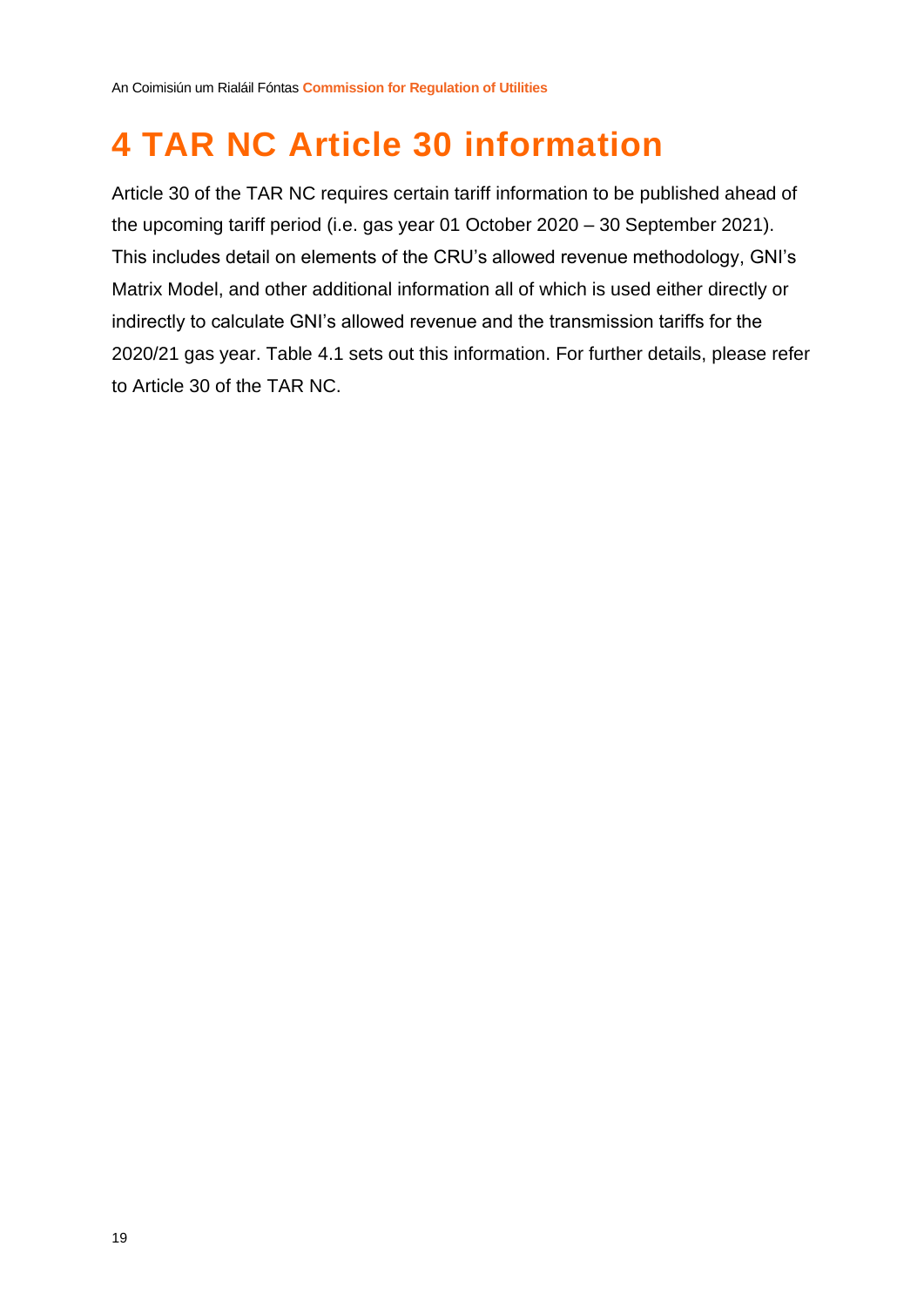#### Table 4.1: Information on TSO Revenue - Revenue level

| <b>TAR NC Article</b>  | <b>Description</b>                                                        | <b>Period</b> |                                                                                | <b>Detail</b>                 |  |  |  |
|------------------------|---------------------------------------------------------------------------|---------------|--------------------------------------------------------------------------------|-------------------------------|--|--|--|
| Art. 30 $(1)(a)$       | Information on parameters used in<br>the reference price methodology that | 2020/21       | See Section 2.4.                                                               |                               |  |  |  |
|                        | are related to the technical                                              |               | A simplified version of the transmission tariff model is available on GNI's    |                               |  |  |  |
|                        | characteristics of the transmission                                       |               | website at the following link. A full version of the tariff model is available |                               |  |  |  |
|                        | systems                                                                   |               | from GNI at the following link.                                                |                               |  |  |  |
| Art. 30 $(1)(b)(i)$    | Allowed revenue                                                           | 2020/21       | €197.01m in transmission services revenue and €0.12 in non-                    |                               |  |  |  |
|                        |                                                                           |               | transmission services revenue (20/21 monies). <sup>14</sup>                    |                               |  |  |  |
| Art. 30 (1)(b)(ii)     | Changes in allowed revenue                                                | $2019/20 -$   | Increase in allowed revenue by 12% from gas year 2019/20 to 2020/21.           |                               |  |  |  |
|                        |                                                                           | 2020/21       | This increase is partly a result of the additional shrinkage allowance         |                               |  |  |  |
|                        |                                                                           |               | provided for in section 3.3.1. In addition, when setting the PC4 allowed       |                               |  |  |  |
|                        |                                                                           |               | revenue the CRU intentionally profiled the revenue to increase over the        |                               |  |  |  |
|                        |                                                                           |               | PC4 period in line with forecasted supply increasing at the more               |                               |  |  |  |
|                        |                                                                           |               | expensive Moffat entry point, resulting in greater levels of revenue           |                               |  |  |  |
|                        |                                                                           |               | recovery by GNI. This was done to enhance tariff stability.                    |                               |  |  |  |
| Art. 30 (1)(b)(iii)(1) | Asset types and their aggregated                                          | At start of   | Asset type                                                                     | Net book value (15/16 monies) |  |  |  |
|                        | value                                                                     | current       | Pipelines/AGIs (incl. GTTW)                                                    | €1246.4                       |  |  |  |
|                        |                                                                           | regulatory    | Land                                                                           | €1.9m                         |  |  |  |
|                        |                                                                           | period-       | Equipment                                                                      | €19.2m                        |  |  |  |
|                        |                                                                           | 01.10.2017    | Compressors                                                                    | €62.9m                        |  |  |  |
|                        |                                                                           |               | <b>Buildings</b>                                                               | €17.6m                        |  |  |  |
|                        |                                                                           |               | Total                                                                          | €1348                         |  |  |  |
| Art. 30 (1)(b)(iii)(2) | Cost of capital and calculation                                           | 2017/18-      | 4.63% WACC – cost of debt is calculated using the estimated yield on           |                               |  |  |  |
|                        | methodology                                                               | 2021/22       | government bonds plus a debt premium, while the cost of equity is              |                               |  |  |  |
|                        |                                                                           |               | calculated using the CAPM model.                                               |                               |  |  |  |

<span id="page-20-0"></span><sup>14</sup> See section 3.3 of CRU/19/060 for further information on transmission and non-transmission revenue.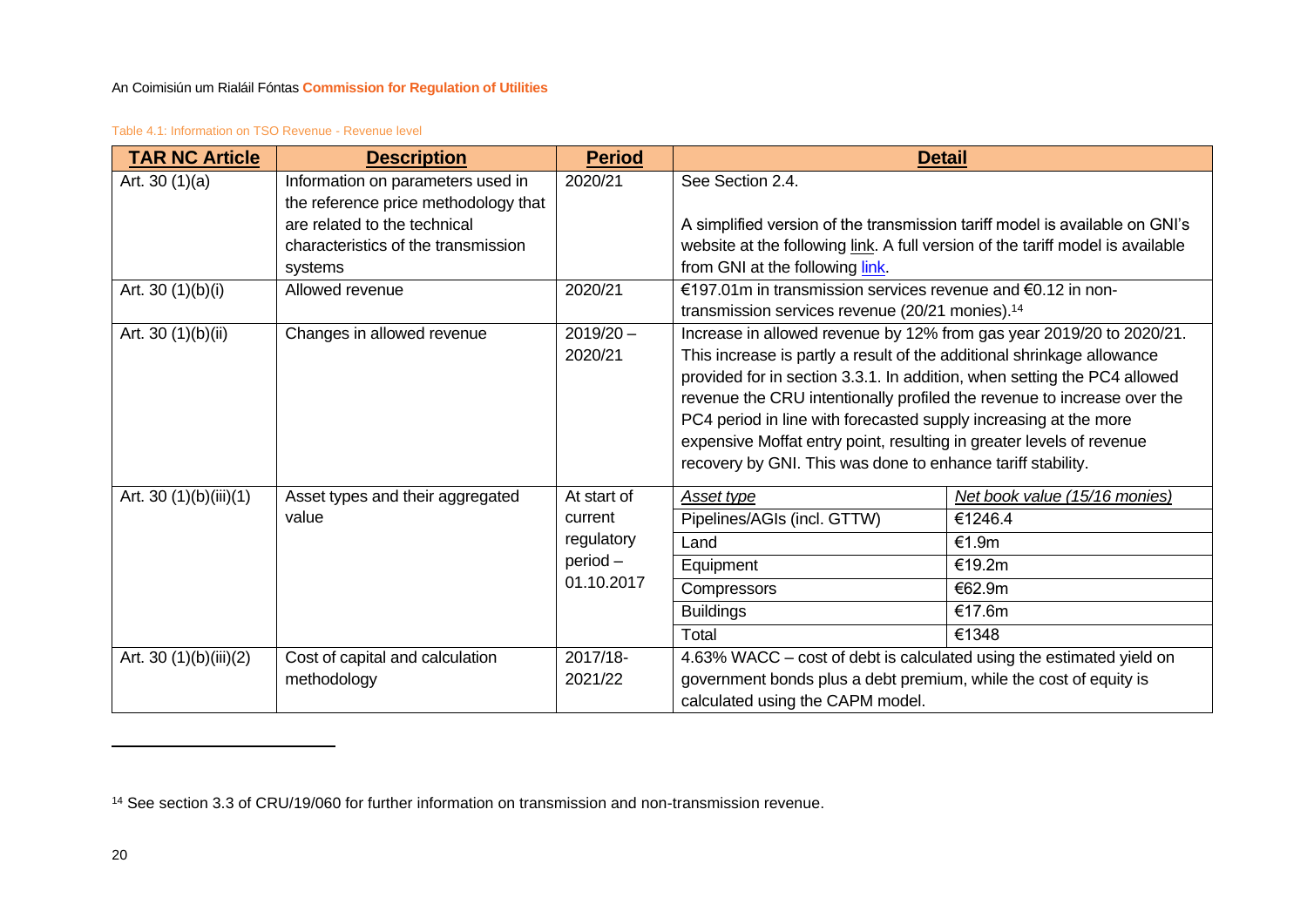| <b>TAR NC Article</b>  | <b>Description</b>                   | <b>Period</b> |                                                                                        | <b>Detail</b> |                            |  |  |  |  |
|------------------------|--------------------------------------|---------------|----------------------------------------------------------------------------------------|---------------|----------------------------|--|--|--|--|
| Art. 30                | Initial asset valuation methodology  | n/a           | Acquisition cost                                                                       |               |                            |  |  |  |  |
| (1)(b)(iii)(3)(a)      |                                      |               |                                                                                        |               |                            |  |  |  |  |
| Art. 30                | Asset revaluation methodology        | n/a           | Acquisition cost, indexed with inflation (HICP), as a proxy for current                |               |                            |  |  |  |  |
| (1)(b)(iii)(3)(b)      |                                      |               | replacement cost.                                                                      |               |                            |  |  |  |  |
| Art. 30                | Evolution of the value of the assets | n/a           | Assets are added to the Regulated Asset Base (RAB) at their acquisition                |               |                            |  |  |  |  |
| (1)(b)(iii)(3)(c)      |                                      |               | cost (historic cost). The assets are indexed with inflation (HICP) in order            |               |                            |  |  |  |  |
|                        |                                      |               | to calculate the value of an asset at the required point in time. The assets           |               |                            |  |  |  |  |
|                        |                                      |               | are then depreciated, using straight line depreciation, the rate of                    |               |                            |  |  |  |  |
|                        |                                      |               | depreciation is set by the asset life. Assets are removed from the RAB                 |               |                            |  |  |  |  |
|                        |                                      |               | when they are fully depreciated or disposed of.                                        |               |                            |  |  |  |  |
| Art. 30                | Depreciation periods and amount per  | At start of   | Asset Type                                                                             | Depreciation  | <b>Annual Depreciation</b> |  |  |  |  |
| (1)(b)(iii)(3)(d)      | asset type                           | current       | Period (Asset life)                                                                    |               | Amount (15/16 monies)      |  |  |  |  |
|                        |                                      | regulatory    | Pipelines/AGIs/GTTW<br>50 years                                                        |               | €40.6m                     |  |  |  |  |
|                        |                                      | $period -$    | Land<br>€0.1m<br>40 years                                                              |               |                            |  |  |  |  |
|                        |                                      | 01.10.2017    | €5.7m<br>5 years<br>Equipment                                                          |               |                            |  |  |  |  |
|                        |                                      |               | Compressors                                                                            | 25 years      | €5.1m                      |  |  |  |  |
|                        |                                      |               | <b>Buildings</b>                                                                       | 40 years      | €0.8m                      |  |  |  |  |
| Art. 30 (1)(b)(iii)(4) | Operational expenditures             | 2020/21       | €73.9m                                                                                 |               |                            |  |  |  |  |
| Art. 30 (1)(b)(iii)(5) | Incentive mechanisms and efficiency  | 2017/18-      | Capex and opex incentives <sup>15</sup> , with an ongoing controllable opex efficiency |               |                            |  |  |  |  |
|                        | targets                              | 2021/22       | challenge of 1%.                                                                       |               |                            |  |  |  |  |
| Art. 30 (1)(b)(iii)(6) | Inflation indices                    | 2017/18-      | Harmonised Index of Consumer Prices <sup>16</sup>                                      |               |                            |  |  |  |  |
|                        |                                      | 2021/22       |                                                                                        |               |                            |  |  |  |  |
| Art. 30 (1)(b)(iv)     | Transmission services revenue        | 2020/21       | €197.01m (20/21 monies)                                                                |               |                            |  |  |  |  |
| Art. 30 $(1)(b)(v)(1)$ | Capacity-commodity split             | 2019/20       | 90:10                                                                                  |               |                            |  |  |  |  |
| Art. 30 $(1)(b)(v)(2)$ | Entry-exit split                     | 2019/20       | 33:67                                                                                  |               |                            |  |  |  |  |

<sup>&</sup>lt;sup>15</sup> See Section 7 of [CER/17/260](https://www.cru.ie/wp-content/uploads/2017/06/CER17260-PC4-CER-Transmission-Decision-Paper.pdf) for further detail regarding the incentives applied to the TSO.

<sup>16</sup> See 'Inflation' and 'Indexation' tab of CRU/19/061a Transmission revenue model 2019/20 for further detail.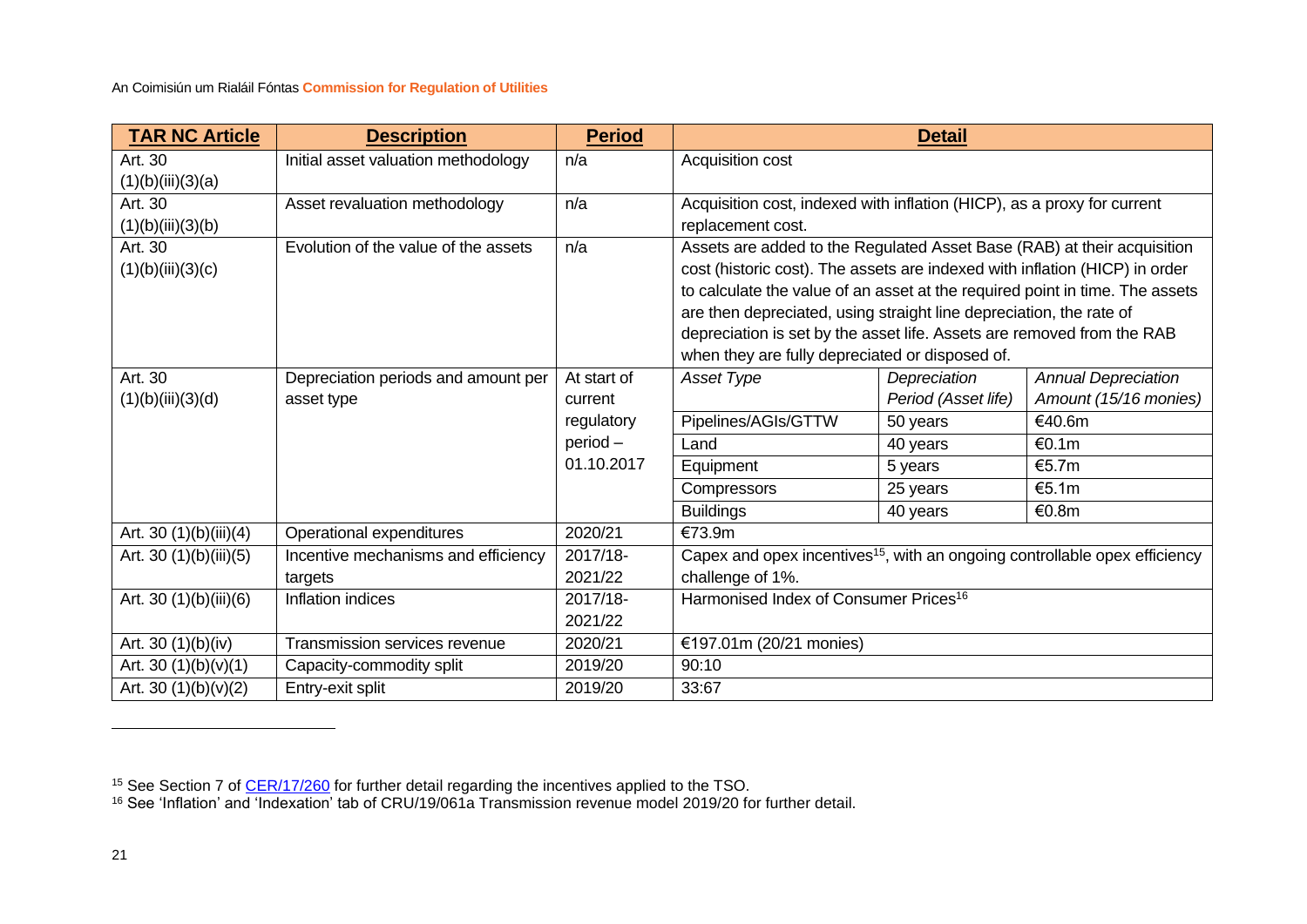| <b>TAR NC Article</b>   | <b>Description</b>                       | <b>Period</b> |                                                                              |       | <b>Detail</b>          |       |                 |  |  |
|-------------------------|------------------------------------------|---------------|------------------------------------------------------------------------------|-------|------------------------|-------|-----------------|--|--|
| Art. 30 $(1)(b)(v)(3)$  | Intra-system/cross-system split          | 2020/21       | 100% intra-system as there are currently no cross-system flows.              |       |                        |       |                 |  |  |
| Art. 30 $(1)(b)(vi)(1)$ | Actual revenue recovered in kt-2 (i.e.   | 2018/19       | Actual revenue recovered was €189.03m in nominal monies.                     |       |                        |       |                 |  |  |
|                         | 17/18                                    |               |                                                                              |       |                        |       |                 |  |  |
| Art. 30 (1)(b)(vi)(2)   | (i) Correction factor for the year Kt-2, | 2018/19       | See section 3.3.2 for explanation. (i) €9.6m, (ii) Reduced allowed revenue   |       |                        |       |                 |  |  |
|                         | (ii) its effect on revenues in year Kt   |               | by €9.5m <sup>17</sup> , (iii) Refer to Section 3.3.2.                       |       |                        |       |                 |  |  |
|                         | (19/20) and (iii) incentives.            |               |                                                                              |       |                        |       |                 |  |  |
| Art. 30 (1)(b)(vii)     | Intended use of auction premium          | 2020/21       | N/A - no auction premium applied                                             |       |                        |       |                 |  |  |
| Art. 30 $(1)(c)(i)$     | Commodity-based tariffs                  | 2020/21       | See Table 5.1                                                                |       |                        |       |                 |  |  |
| Art. 30 $(1)(c)(ii)$    | Non-transmission tariffs                 | 2020/21       | The Corrib Linkline Element of the Bellanaboy tariff is considered a non-    |       |                        |       |                 |  |  |
|                         |                                          |               | transmission tariff <sup>18</sup> under TAR NC. See Table 5.1                |       |                        |       |                 |  |  |
| Art. 30 (1)(c)(iii)     | Reference prices for other points        | 2020/21       | See Table 5.1                                                                |       |                        |       |                 |  |  |
|                         | than interconnection points              |               |                                                                              |       |                        |       |                 |  |  |
| Art. 30 $(2)(a)(i)$     | Information about tariff changes and     | 2019/20 -     | See Appendix A for the difference in tariffs and Section 3 for an            |       |                        |       |                 |  |  |
|                         | trends                                   | 2020/21       | explanation of this difference.                                              |       |                        |       |                 |  |  |
| Art. 30 $(2)(a)(ii)$    | Information about tariff changes and     | $2017/18 -$   | A simplified model is available on GNI's website at the following link. This |       |                        |       |                 |  |  |
|                         | trends                                   | 2021/22       | allows the calculation of the possible evolution of tariffs.                 |       |                        |       |                 |  |  |
| Art. $30(2)(b)$         | A simplified tariff model                | 2020/21       | A simplified model is available on GNI's website link.                       |       |                        |       |                 |  |  |
| Art. 30 (3)             | Information on the amount of             | 2020/21       | Market                                                                       | Unit  | Forecasted             | Unit  | Forecasted      |  |  |
|                         | forecasted contracted capacity and       |               | Segment                                                                      |       | Contracted             |       | <b>Gas Flow</b> |  |  |
|                         | the forecasted quantity of the gas       |               |                                                                              |       | Capacity <sup>19</sup> |       |                 |  |  |
|                         | flow on non-relevant points              |               | Power gen                                                                    | MWh/d | 147,179                | GWh/y | 31,736          |  |  |
|                         |                                          |               | <b>DM</b>                                                                    | MWh/d | 44,544                 | GWh/y | 11,989          |  |  |
|                         |                                          |               | <b>NDM</b>                                                                   | MWh/d | 93,563                 | GWh/y | 12,112          |  |  |
|                         |                                          |               | <b>CNG</b>                                                                   | MWh/d | 244                    | GWh/y | 33              |  |  |

<sup>17</sup> As the correction factor is in excess of the 105% rule €0.57m (not including interest) will be returned in 2021/22.

<sup>&</sup>lt;sup>18</sup> Non-transmission services are "the regulated services other than transmission services and other than services regulated by Regulation (EU) No 312/2014 that are provided by transmission system operator".

<sup>&</sup>lt;sup>19</sup> Weighted Annualised Capacity Bookings, see [Table 3.1.](#page-17-1)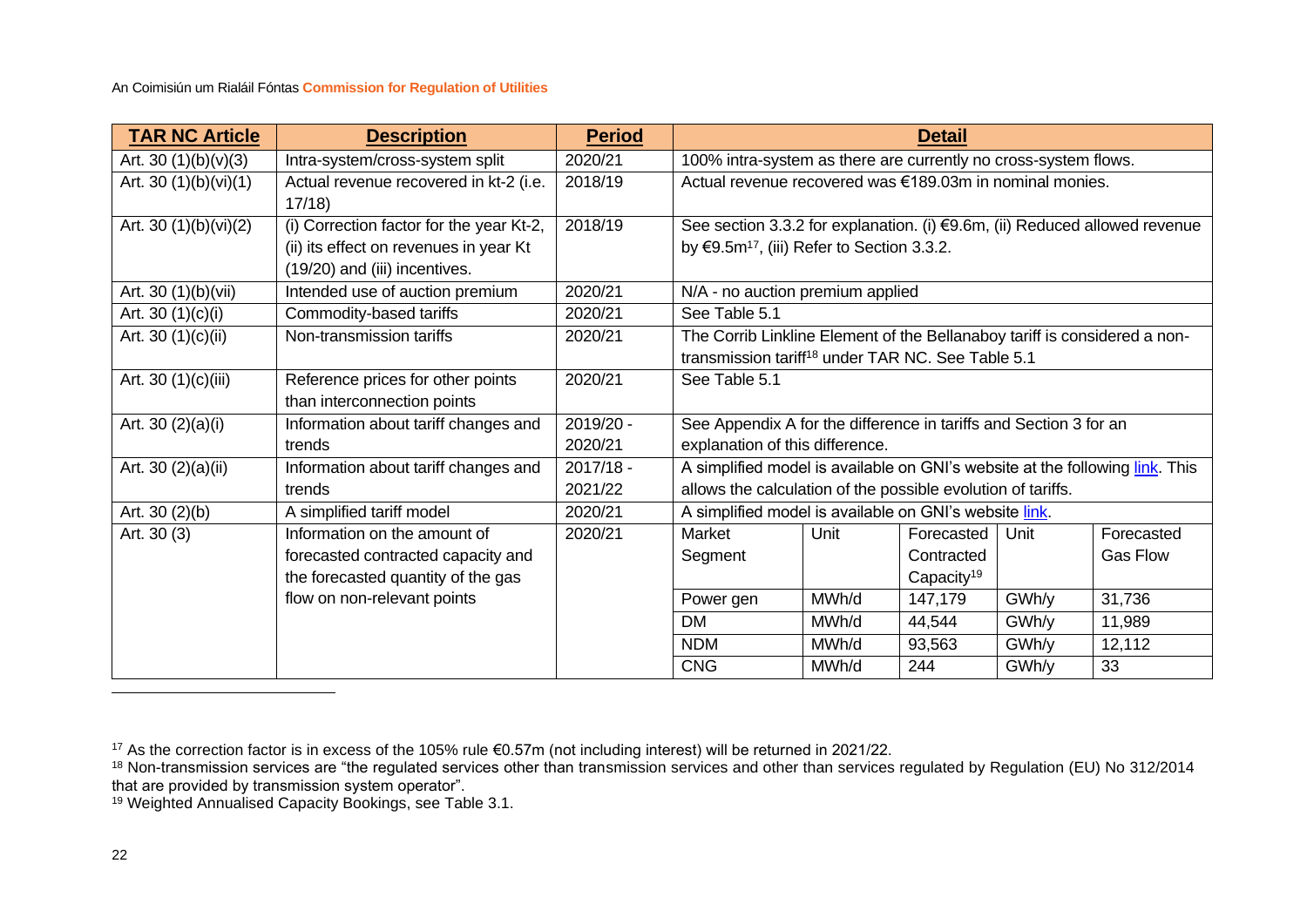## <span id="page-23-1"></span><span id="page-23-0"></span>**5 Transmission Tariffs 2020/21**

The previous sections outline the elements affecting the transmission tariffs such as the adjustments which occur to the allowed revenues. These adjustments are then taken together with the allowed revenue from the Price Control to calculate the allowed revenue for the forthcoming tariff year. This allowed revenue is then inputted into GNI's Transmission Matrix Model along with the updated demand forecasts and correction factor to calculate the tariffs for the upcoming gas year. The transmission tariffs which will apply from 01 October 2020 to 30 September 2021 based on a revenue of €197.01m (2020/21 monies) are set out below.

|                                                 | <b>Bellanaboy</b><br>entry | <b>RNG</b><br>entry <sup>20</sup> | Moffat (IP)<br>entry | <b>Domestic</b><br>exit | <b>Gormanston (IP)</b><br>exit |
|-------------------------------------------------|----------------------------|-----------------------------------|----------------------|-------------------------|--------------------------------|
| Firm <sup>21</sup> capacity -<br>€/peak day MWh | 629.9922                   | 106.24                            | 314.81               | 407.63                  | 385.37                         |
| Commodity -<br>€/MWh                            | 0.114                      |                                   |                      | 0.236                   |                                |

Table 5.1: Transmission tariffs for 2020/21

With these updated tariffs, the transportation cost of GB gas to Ireland (Moffat entry tariff + domestic exit tariff) will increase in nominal terms by c.8%. The main reason for the 2020/21 increase in the cost of transportation of GB gas is that shrinkage costs have moved into, and therefore, increased the allowed revenue. This is being done in accordance with the CRU's 2019 decision on the harmonised transmission tariff

<sup>&</sup>lt;sup>20</sup> As part of the CRU's decision on the Harmonised Tariff Methodology for Gas (CRU/19/060), a single transmission entry tariff has been set for RNG, based on one 'notional entry point' that is derived from the average of three geographically dispersed locations in counties Cork, Galway and Meath. There are currently no RNG entry points operational on the transmission network.

 $21$  "Firm" means gas transmission capacity contractually quaranteed as uninterruptible by the transmission system operator.

<sup>&</sup>lt;sup>22</sup> This is composed of two elements; one to remunerate the transmission services revenue of GNI (€132.36) plus a Corrib Linkline Element (€497.64), which will remunerate the revenues relating to the Corrib Linkline (Corrib Partners).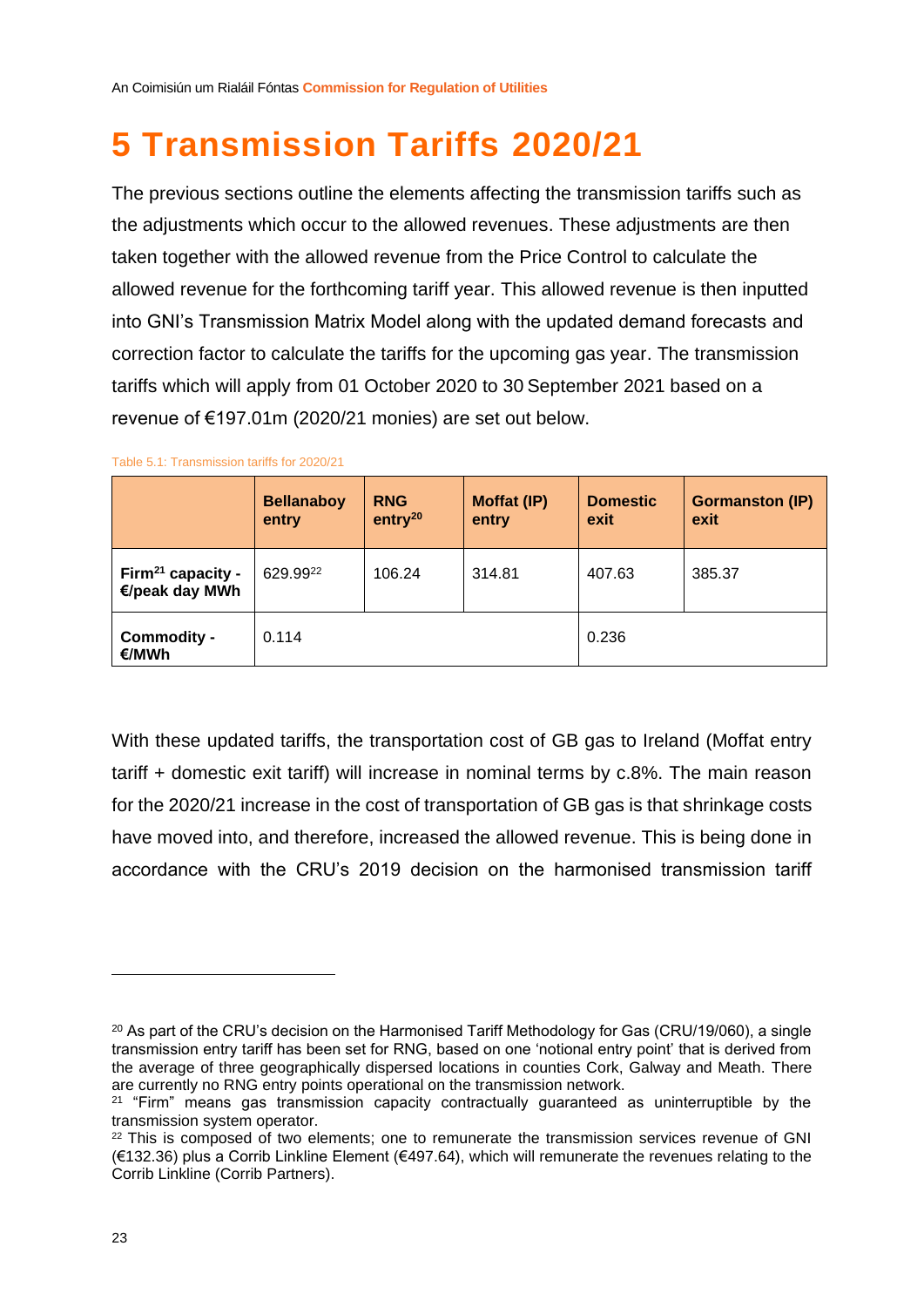methodology and in compliance with the EU tariff network code but should not lead to an increase in customer's bills. 23

For comparison, [Table 5.2](#page-24-0) below provides the 2020/21 transportation cost of GB gas<sup>24</sup> in the context of recent years. The transportation cost of GB gas is important because, generally, Irish wholesale gas prices are generally set by the GB price of gas plus the cost of transporting gas from GB to Ireland via the interconnectors, as GB gas is the marginal source of gas supply to Ireland.<sup>25</sup> The table shows that this cost has fallen in recent years. This is because GNI has earned more transmission revenue than expected, putting downward pressure on tariffs. This has been caused by greater gas demand than was forecast and also more supply being met from the Moffat entry point than initially forecast.<sup>26</sup> Despite the  $c.8\%$  increase, due to reductions in the previous three years, the cost of transportation of GB gas remains below 2016/17 and 2017/18 levels.

#### <span id="page-24-0"></span>Table 5.2: Recent cost of transportation for GB gas (nominal)

|                          | 2016/17 | 2017/18 | 2018/19 | 2019/20 | 2020/21 |
|--------------------------|---------|---------|---------|---------|---------|
| Capacity –<br>€/peak MWh | 788.605 | 761.263 | 715.864 | 669.00  | 722.44  |

As highlighted in the CRU's June Decision Paper (CRU/20/059), the CRU carefully considered its decision to allow an increase network tariffs in the context of the Covid-19 pandemic. Sustained large reductions in demand could cause significant upward pressure on tariffs. However, gas demand has recovered broadly to normal levels, since the pandemic began and the most up to date forecasts are indicating that demand, for the gas year 20/21, will be similar to previous years. There remain

<sup>&</sup>lt;sup>23</sup> Shrinkage gas includes own use gas (OUG) and unaccounted for gas (UAG). To date shrinkage costs were not included in the allowed revenue and are therefore not recovered through tariffs. Instead GNI billed these costs to gas shippers directly on a monthly basis, based on their throughput. However, as part of the CRU's tariff network code decision (CRU/19/060), it was decided that from 2020/21 onwards, shrinkage should be included in the allowed revenue as it is a transmission service. As this is a movement of costs, not an increase in overall costs, it should not lead to an increase in costs for end customers.

<sup>24</sup> Moffat entry capacity tariff + domestic exit capacity tariff.

<sup>&</sup>lt;sup>25</sup> Since 2017, an electronic trading platform [\(https://www.marexspectron.com/\)](https://www.marexspectron.com/) has been in place in Ireland. As liquidity grows it will provide a more accurate representation of gas price in Ireland. <sup>26</sup> The Moffat entry point is more expensive resulting in more revenue recovery by GNI.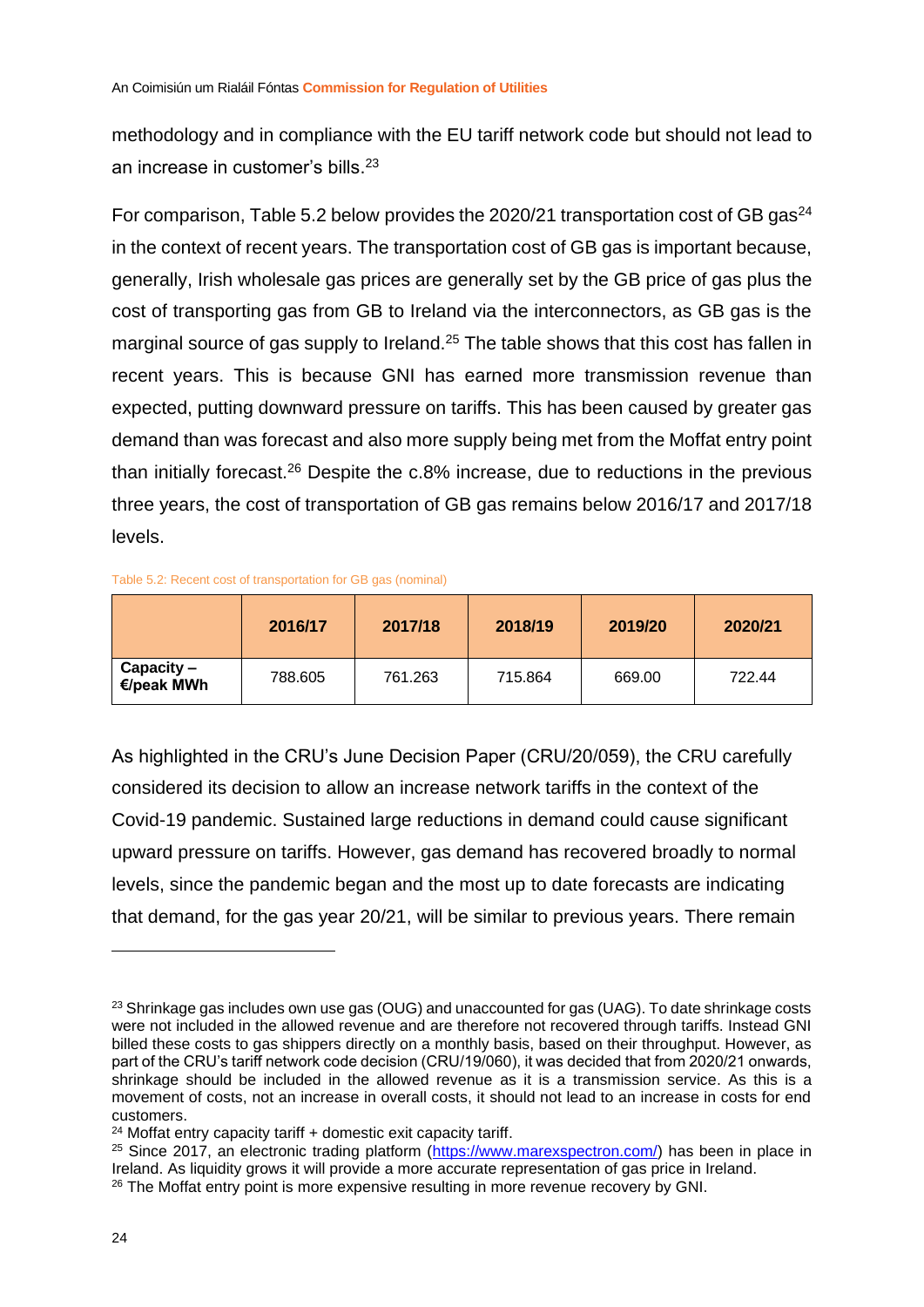uncertainties with Covid-19 and its impact on network costs and the CRU is continuing to monitor the situation carefully. The CRU did consider options to address any potential unsustainable increases in tariffs due to Covid-19. However, on balance, these are not considered appropriate. For example, they could build up costs for future years, which increases the risk of customers facing more significant tariff increases in the coming years.

#### <span id="page-25-0"></span>5.1 Details of Multipliers

Multipliers and seasonal factors are applied to the reference prices to set the tariffs for non-yearly capacity products. Short-term multipliers are applied in order to, amongst other things, incentivise efficient booking and hence use of the network. [Table 5.3](#page-25-1) below outlines the multiplier and seasonal factor profile for gas year 2020/21. The CRU decided to not to change the profile for gas year 2020/21 as set out in its annual tariff network code Article 28 paper (CRU/20/057).

| <b>Month</b> | <b>Quarterly %</b> | <b>Monthly %</b> | Daily % |
|--------------|--------------------|------------------|---------|
| October      | 38.43%             | 12.81%           | 0.64%   |
| November     |                    | 12.81%           | 0.64%   |
| December     |                    | 17.08%           | 1.14%   |
| January      |                    | 29.89%           | 1.99%   |
| February     | 80.69%             | 34.16%           | 2.28%   |
| March        |                    | 25.62%           | 1.71%   |
| April        |                    | 12.81%           | 0.64%   |
| May          | 13.27%             | 0.97%            | 0.05%   |
| June         |                    | 0.97%            | 0.05%   |
| July         |                    | 0.97%            | 0.05%   |
| August       | 2.61%              | 0.97%            | 0.05%   |
| September    |                    | 0.97%            | 0.05%   |
| Total        | 135.0%             | 150.0%           | 279.44% |

#### <span id="page-25-1"></span>Table 5.3: Multiplier and seasonal factor profiles<sup>27</sup>

<sup>&</sup>lt;sup>27</sup> To understand how this works, consider the following example: The reference price for Moffat entry is €301/MWh. If you wanted to book monthly capacity for December, you could calculate the cost by referring to the table and applying the relevant combined multiplier & seasonal factor; in this case 17.08%. That would result in the following  $-$  €301/MWh  $*$  17.08% = €51.4/MWh.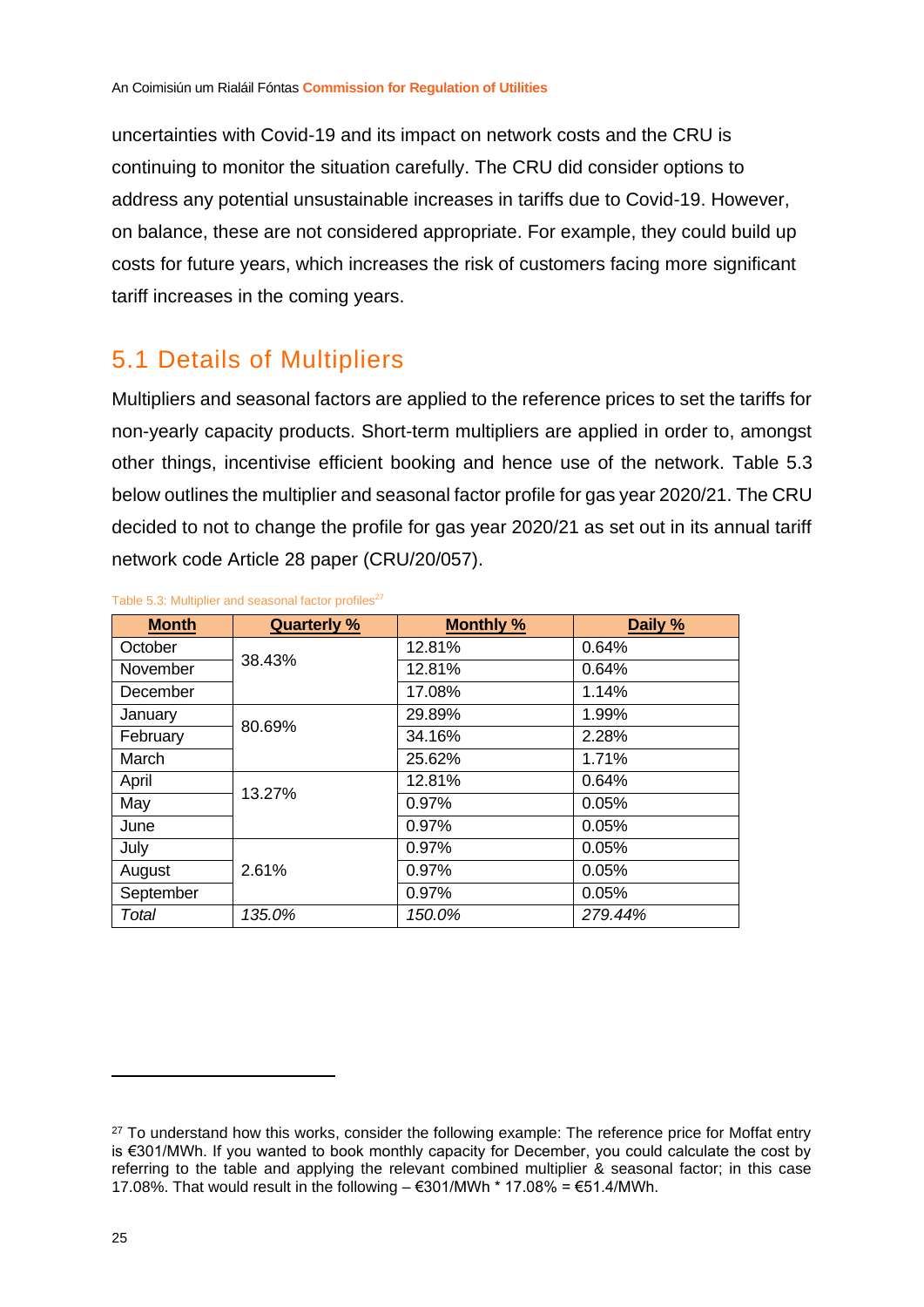### <span id="page-26-0"></span>5.2 Virtual Reverse Tariff 2020/21

Virtual Reverse Flow (VRF) is a 'reverse flow' service offered on a virtual interruptible basis, at the Interconnection Points, to enable Shippers to virtually flow gas from Ireland via Moffat and into Ireland via Gormanston.<sup>28</sup> In accordance with the CRU's TAR NC decision paper, for gas year 2019/20 a new tariff was introduced for VRF, which replaced the previous registration fee approach. The calculation of the VRF tariffs at Moffat and Gormanston are now based on the TAR NC principles and requirements for standard interruptible capacity products. Art. 16 of TAR NC specifies the calculation of reserve prices for standard interruptible capacity products by applying an adjustment to the reserve prices for the corresponding standard firm capacity products.

Full details on how the CRU sets the VRF tariffs for Moffat and Gormanston and the reasoning for its approach, can be found in section 3.11 of the CRU's TAR NC decision paper (CRU/19/060), in summary:

- The VRF tariffs are based on the Moffat exit point and Gormanston entry point reference prices, as calculated by the Matrix RPM.
- A Pro Factor of 8% is applied to the Moffat and Gormanston VRF products, reflecting the probability of interruption.
- A risk premium of 10% is applied to both the Moffat and Gormanston VRF products.
- A market interaction factor of 30% applies to the Moffat VRF product only to bring the price below that of the equivalent forward flow tariff for reasons of cross-border trade.

These inputs result in an A-factor (i.e. overall adjustment) of 6 for Moffat VRF and an A-factor of 2.25 for the Gormanston VRF. The CRU decided to not to change the

<sup>&</sup>lt;sup>28</sup> For example, if there is a total nomination of 100 units of gas for delivery from GB to ROI and a gas shipper in Ireland wishes to virtually transport 10 units of gas from ROI to GB, these 10 units are netted off the 100 units, resulting in the delivery of 90 units into the ROI gas network.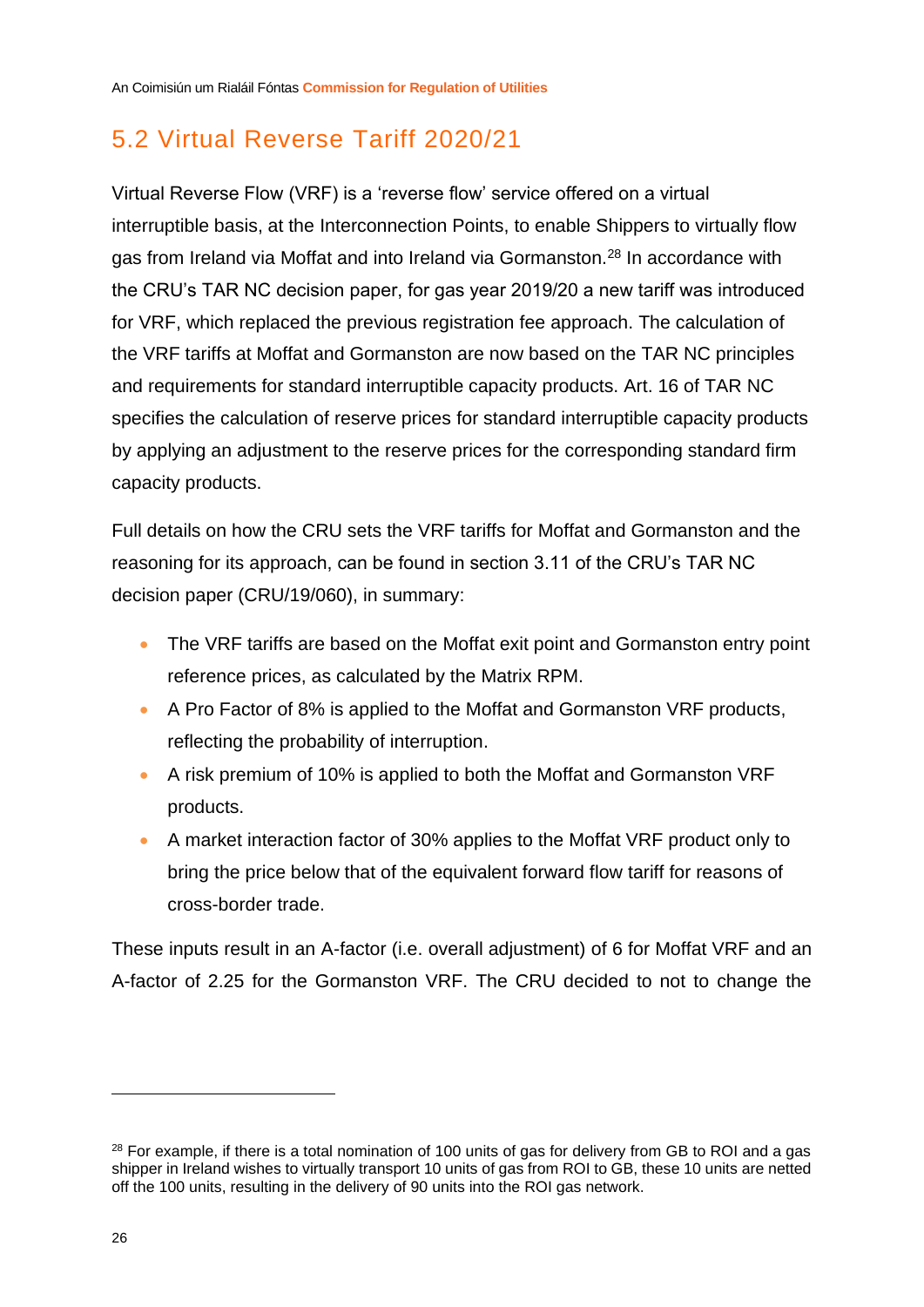adjustment for gas year 2020/21 as set out in its annual tariff network code Article 28 paper (CRU/20/057).

Table 5.4: Virtual reverse flow (VRF) tariffs for 2020/21

|                              | <b>Gormanston (IP) VRF entry</b> | <b>Moffat (IP) VRF exit</b> |
|------------------------------|----------------------------------|-----------------------------|
| Capacity -<br>€/peak day MWh | 76.15                            | 270.86                      |
| <b>Commodity -</b><br>€/MWh  | 0.114                            | 0.236                       |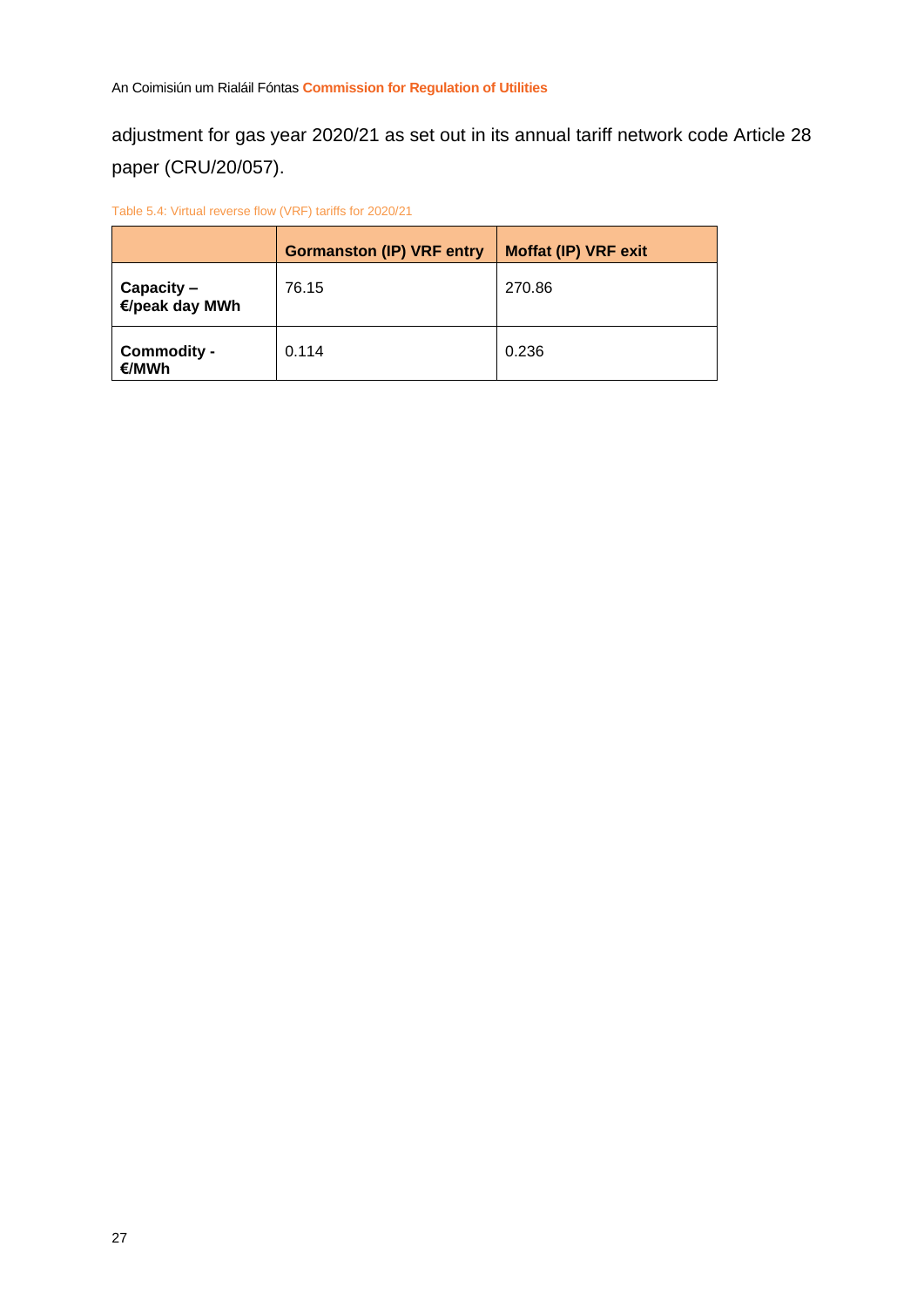## <span id="page-28-0"></span>**6 Conclusion**

This information paper aims to provides a single resource for all tariff related information, ranging from; how it sets tariffs on an annual basis, the variables that cause changes in the tariffs from one year to the next, and the 2020/21 transmission tariffs. This is the second year that the CRU has published this information in one document. By making all tariff related information available to customers, in a single location, the CRU aims to make it easier for customers to understand how tariffs are set and what causes them to change from one year to the next. An important tool, also available to the public, is the simplified tariff model available on Gas Networks Ireland's website at the following [link.](https://www.gasnetworks.ie/corporate/gas-regulation/tariffs/transmission-tariffs/simplified-tariff-model/) This simplified model enables customers to further identify how transmission network tariffs are affected by demand and revenue variations, and to estimate possible evolution of tariffs.